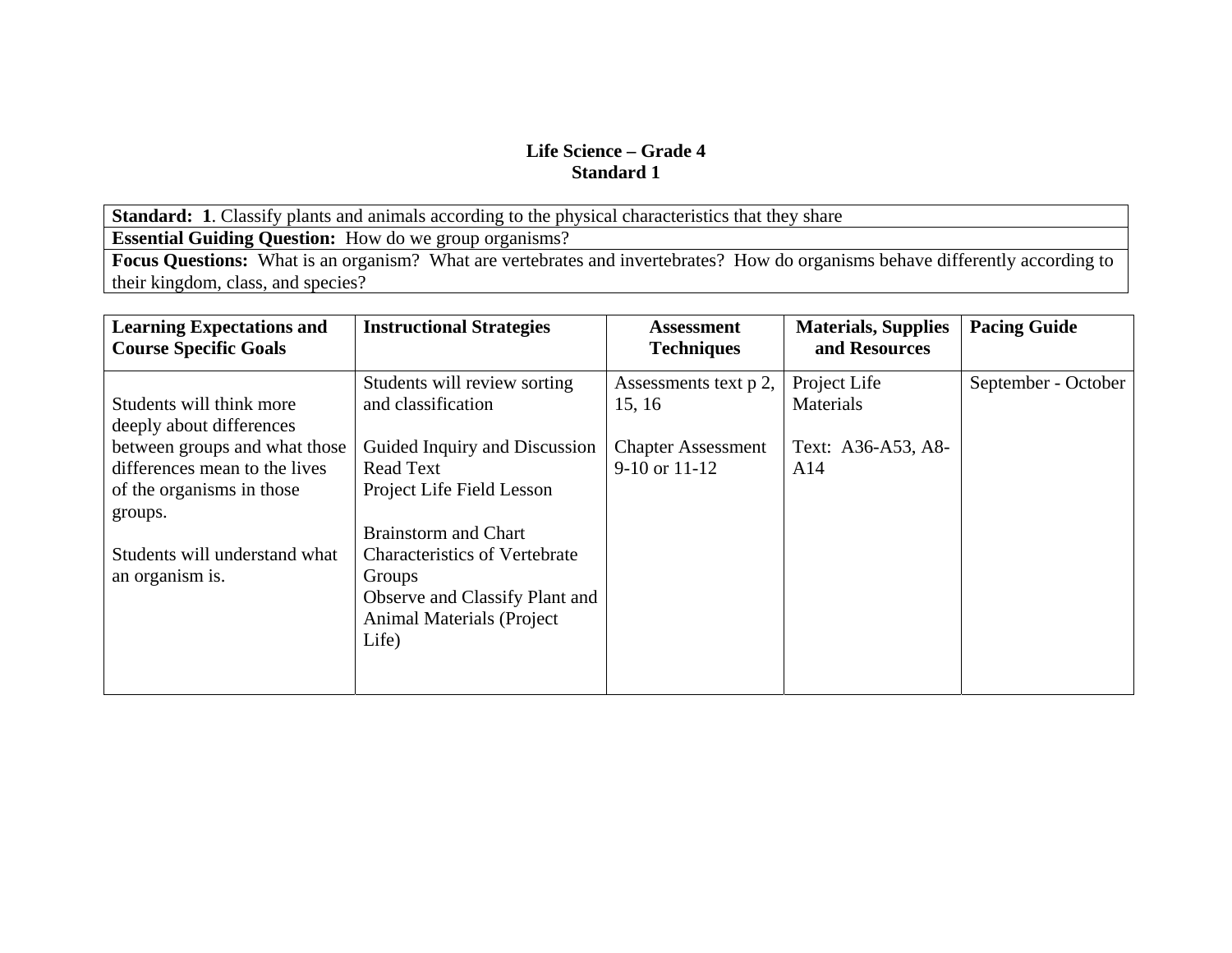**Standard: 2**. Identify the structures in plants (leaves, roots, flowers, stem, bark, wood) that are responsible for food production, support, water transport, reproduction, growth, and protection

**Essential Guiding Question:** How do structures differ in different types of plants?

**Focus Questions:** What are the different ways that plants can reproduce? How do life cycles differ in different groups of plants?

| <b>Learning Expectations and</b> | <b>Instructional Strategies</b>       | <b>Assessment Techniques</b>       | Materials,          | <b>Pacing Guide</b> |
|----------------------------------|---------------------------------------|------------------------------------|---------------------|---------------------|
| <b>Course Specific Goals</b>     |                                       |                                    | <b>Supplies and</b> |                     |
|                                  |                                       |                                    | <b>Resources</b>    |                     |
| Students will acquire deeper     | <b>Review Plant Concepts</b>          | Journal Writing                    | Project Life        | September-October   |
| and more specific knowledge      | <b>Learn Parts of Flowers</b>         | <b>Teacher Observations</b>        | Plants              |                     |
| about plant structures by        | Write Non-Fictional                   | (flower pot projects with          | <b>Flower Pots</b>  |                     |
| considering the differences      | Paragraphs                            | labels)                            | Seeds               |                     |
| between plants that die in one   | <b>Germinate Seeds</b>                | Assessment pp $4, 5, 5$            |                     |                     |
| season and plants that don't     | Dissect Flower                        | <b>Chapter Assessment 10</b>       |                     |                     |
|                                  | Examine Project Life Plant            | or $11-12$                         |                     |                     |
| Students will recognize the      | <b>Materials</b>                      | <b>Create Detailed Drawing</b>     |                     |                     |
| difference between evergreen     | <b>Observe Plant/Pollinator</b>       | of a Plant                         |                     |                     |
| and deciduous trees              | Interaction and Seed Dispersal        | Identify and Label Major           |                     |                     |
|                                  | Method                                | Structures ( <i>i.e.</i> , leaves, |                     |                     |
| Students will learn the parts of | <b>Study Maple Trees</b>              | flowers, stems, roots,             |                     |                     |
| a flower and of a seed           | Go Maple Sugaring                     | seeds)                             |                     |                     |
|                                  | <b>Identify Maple Tree Structures</b> | Describe the function of           |                     |                     |
|                                  | and Functions                         | each structure                     |                     |                     |
|                                  |                                       |                                    |                     |                     |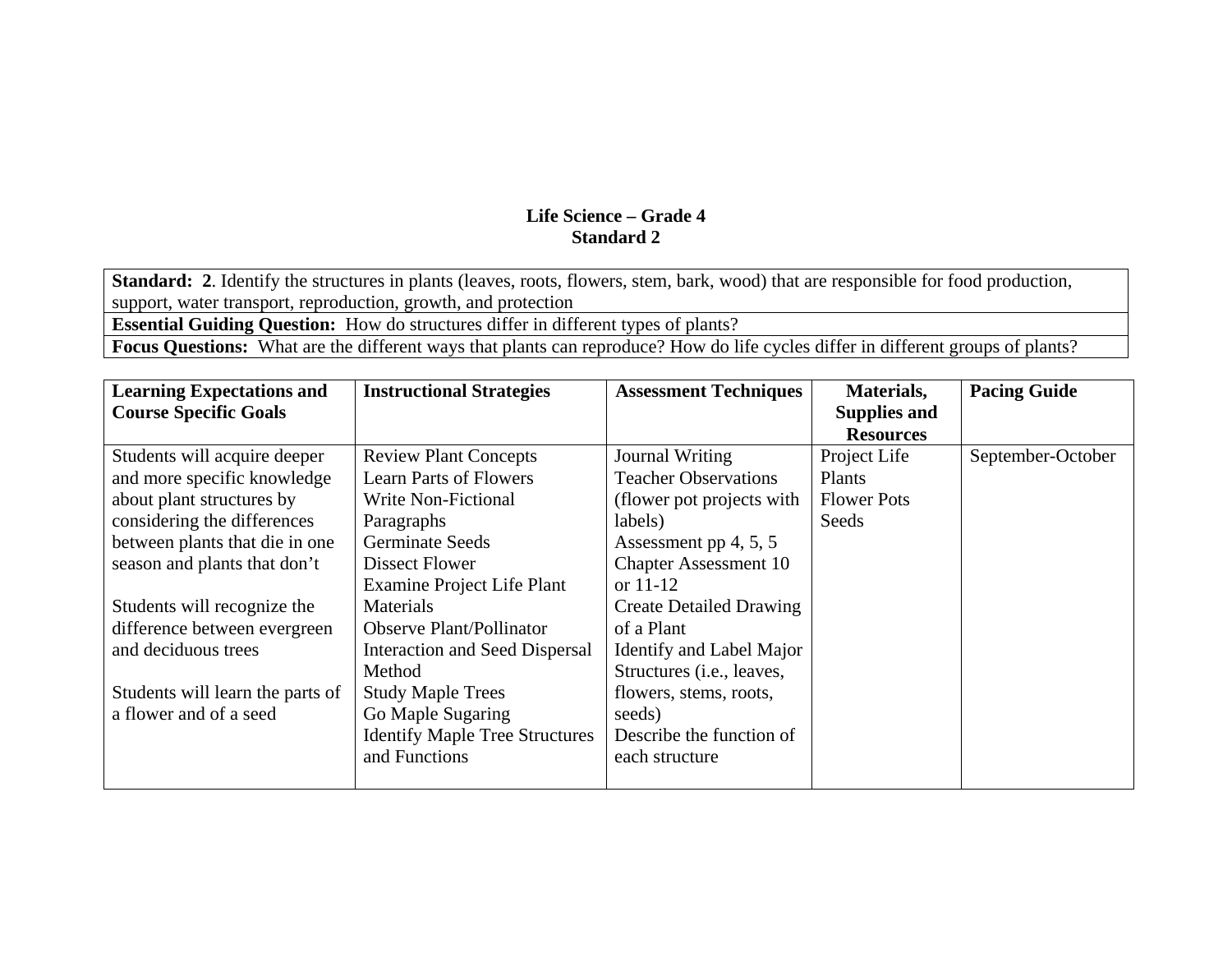**Standard: 3.** Recognize that plants and animals go through predictable life cycles that include birth, growth, development, reproduction, and death

**4.** Describe the major stages that characterize the life cycle of the frog and butterfly as they go through metamorphosis

**Essential Guiding Question:** What changes do plants and animals go through between the time they're born and the time they die?

**Focus Questions:** What is metamorphosis? What animals go through metamorphosis? What are the stages of metamorphosis in butterflies and in frogs? What kind of changes do other insects go through? How is this different from direct development?

| <b>Learning Expectations and</b> | <b>Instructional Strategies</b> | Assessment                 | Materials,          | <b>Pacing Guide</b> |
|----------------------------------|---------------------------------|----------------------------|---------------------|---------------------|
| <b>Course Specific Goals</b>     |                                 | <b>Techniques</b>          | <b>Supplies and</b> |                     |
|                                  |                                 |                            | <b>Resources</b>    |                     |
| Students will understand that    | Guided Inquiry and              | Assessment p6.             | Text A26-31,        | September-October   |
| organisms go through stages      | Discussion                      | <b>Chapter Assessments</b> | p.A47               |                     |
|                                  | Posters                         | $9-10$ or $11-12$          | Project Life        |                     |
| Students will recognize that     | <b>Hatch butterflies</b>        | Project Life               |                     |                     |
| some organisms completely        | Examine Life Cycle of Gypsy     | Assessment p.16            |                     |                     |
| change form during their         | Moth (Project Life)             | Design and Construct a     |                     |                     |
| lifetime, while other organisms  | Diagram Life Cycle              | Habitat for a small        |                     |                     |
| change only in minor ways        |                                 | animal T/E $1.1, 1.2,$     |                     |                     |
|                                  |                                 | 2.1                        |                     |                     |
| Students will understand that    |                                 |                            |                     |                     |
| butterflies and frogs are        |                                 |                            |                     |                     |
| common organisms used to         |                                 |                            |                     |                     |
| study metamorphosis, but that    |                                 |                            |                     |                     |
| they are not the only organisms  |                                 |                            |                     |                     |
| that undergo metamorphosis       |                                 |                            |                     |                     |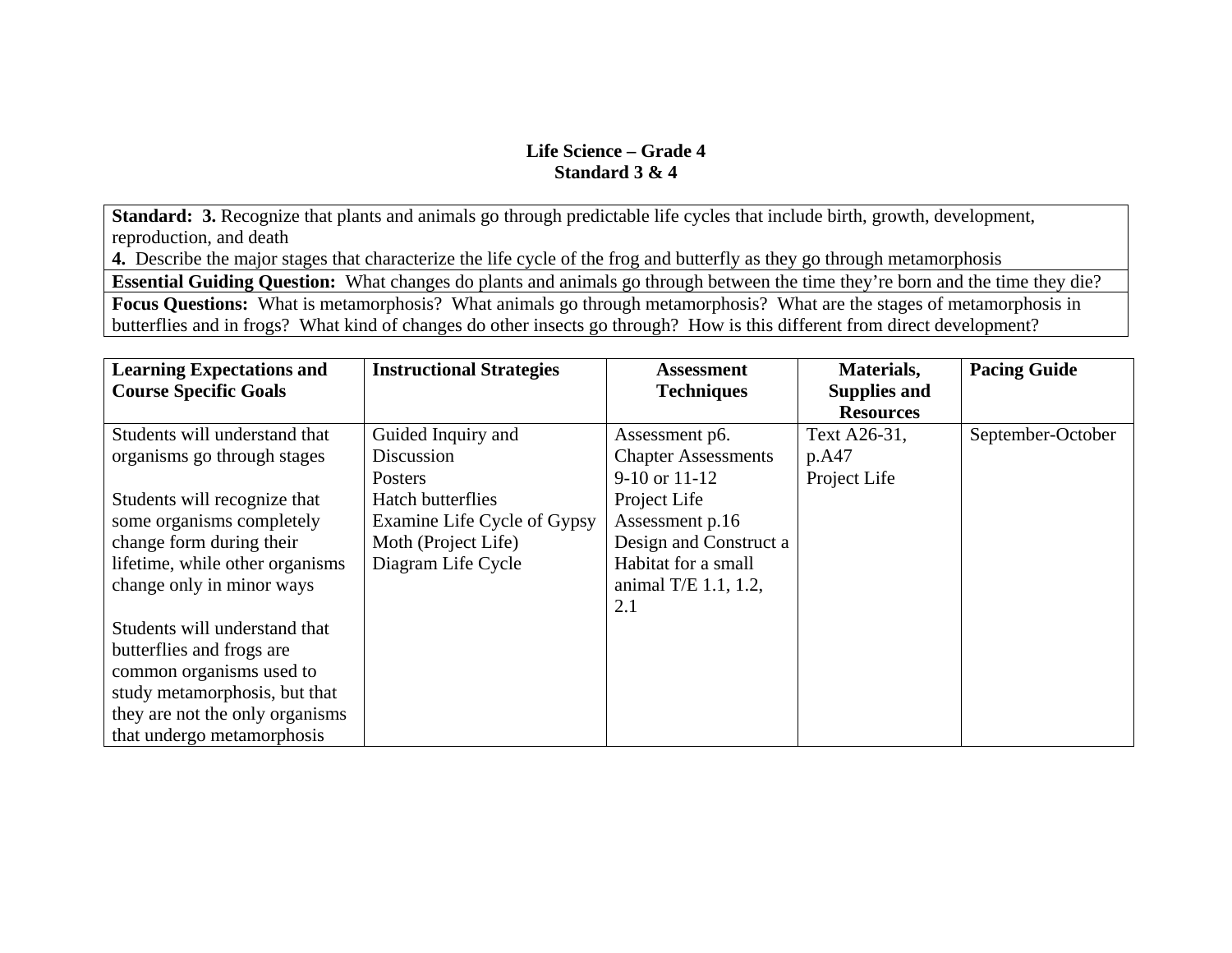**Standard: 5**. Differentiate between observed characteristics of plants and animals that are fully inherited (e.g., color of flower, shape of leaves, color of eyes, number of appendages) and characteristics that are affected by the climate or environment (e.g., browning of leaves due to too much sun, language spoken)

**Essential Guiding Question:** Why do plants and animals look and behave certain ways? How did they get to be that way?

**Focus Questions:** How can I tell the difference between a characteristic that all the members of a species have and a characteristic that occurred because of an unexpected change in that organism's life? What are abiotic factors? How do they affect organisms?

| <b>Learning Expectations and</b> | <b>Instructional Strategies</b>         | <b>Assessment</b>   | <b>Materials, Supplies</b> | <b>Pacing Guide</b> |
|----------------------------------|-----------------------------------------|---------------------|----------------------------|---------------------|
| <b>Course Specific Goals</b>     |                                         | <b>Techniques</b>   | and Resources              |                     |
| Students will be introduced to   | <b>Students Share Pictures (of self</b> | Assessment p.41, 17 | Text pA8-A14, A54-         | September-October   |
| information regarding            | and family members) Noting              |                     | A58, A118-A121             |                     |
| inherited vs. environmental      | Similarities and Inherited              |                     |                            |                     |
| characteristics                  | Traits                                  |                     |                            |                     |
|                                  | Discussion                              |                     |                            |                     |
| Students will realize that all   | <b>Construct Frequency Tables of</b>    |                     |                            |                     |
| environmental factors, whether   | the Number of Students with             |                     |                            |                     |
| they are temporary or            | <b>Inherited Physical Traits</b>        |                     |                            |                     |
| permanent affect the             |                                         |                     |                            |                     |
| organisms that live in that      |                                         |                     |                            |                     |
| environment                      |                                         |                     |                            |                     |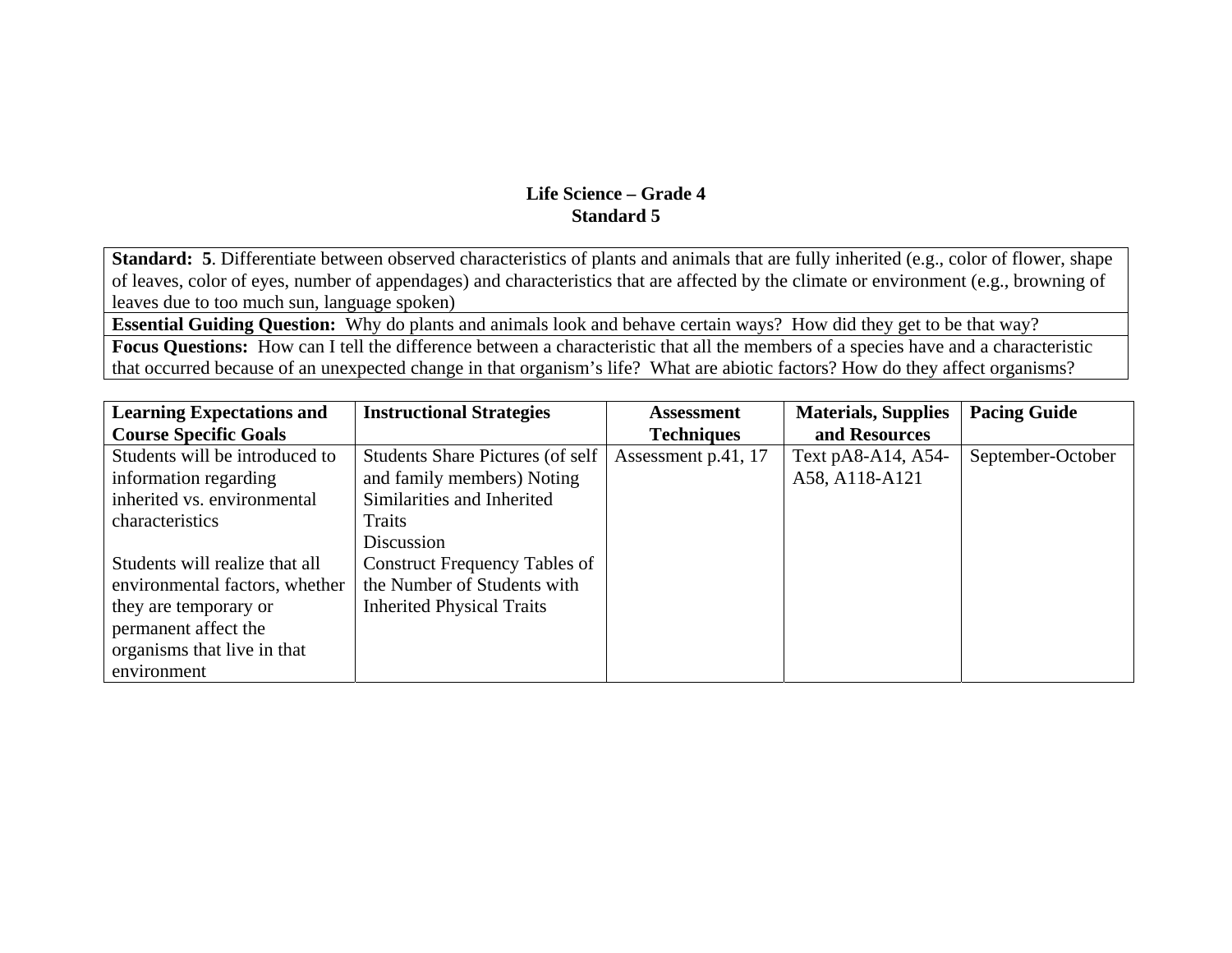**Standard: 6**. Give examples of how inherited characteristics may change over time as adaptations to changes in the environment that enable organisms to survive, e.g., shape of beak or feet, placement of eyes on head, length of neck, shape of teeth color

**Essential Guiding Question:** How did different species come to be different over time?

**Focus Questions:** How do an organism's characteristics help it survive? How do an animal's characteristics help it to get food? Help it avoid being eaten? What characteristics help plants survive in different environments?

| <b>Learning Expectations</b> | <b>Instructional Strategies</b>           | <b>Assessment</b> | <b>Materials, Supplies</b> | <b>Pacing Guide</b> |
|------------------------------|-------------------------------------------|-------------------|----------------------------|---------------------|
| and Course Specific Goals    |                                           | <b>Techniques</b> | and Resources              |                     |
| Students will begin to       | Review the Concept of                     | Lesson            | Project Life               | September-October   |
| understand about the effect  | Adaptation                                | Assessments p.39  | <b>Text A980A101</b>       |                     |
| of abiotic factors on        | Examine Project Life Plant and            |                   |                            |                     |
| organisms over time          | Animal Materials to Identify              |                   |                            |                     |
|                              | <b>Adaptations</b>                        |                   |                            |                     |
|                              | Infer Long-Term Effect of                 |                   |                            |                     |
|                              | <b>Particular Adaptations</b>             |                   |                            |                     |
|                              | <b>Adaptation Tag Game</b>                |                   |                            |                     |
|                              | <b>Illustrate Imaginary Animal and</b>    |                   |                            |                     |
|                              | Describe its Adaptations                  |                   |                            |                     |
|                              | Compare and Contrast the                  |                   |                            |                     |
|                              | <b>Physical Characteristics of Plants</b> |                   |                            |                     |
|                              | or Animals from Widely                    |                   |                            |                     |
|                              | Different Environments (e.g.,             |                   |                            |                     |
|                              | desert vs. tropical plants, aquatic       |                   |                            |                     |
|                              | vs. terrestrial animals)                  |                   |                            |                     |
|                              | Explore how each Adapted to its           |                   |                            |                     |
|                              | Environment                               |                   |                            |                     |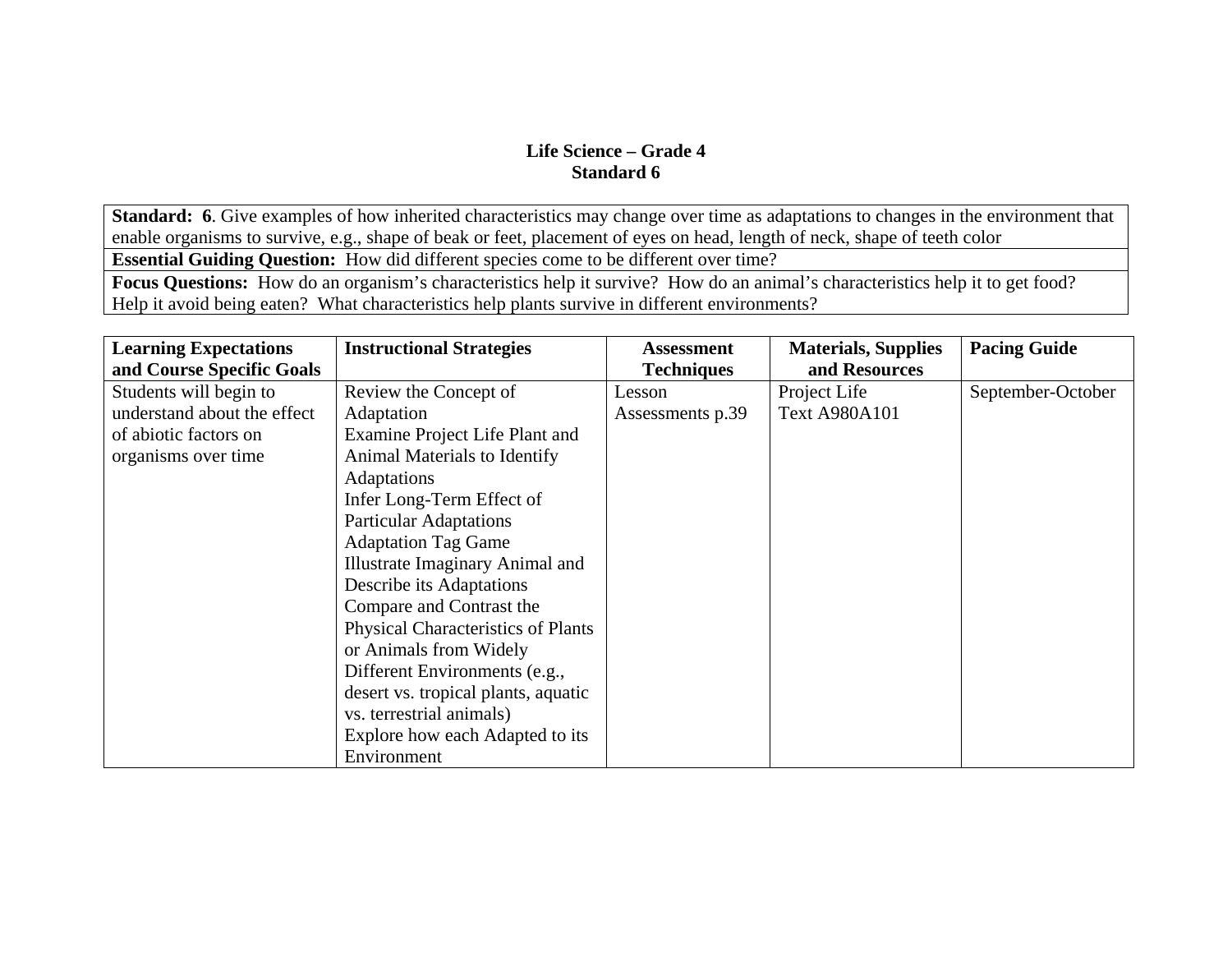**Standard: 7**. Give examples of how changes in the environment (drought, cold) have caused some plants and animals to die or move to new locations (migration)

**Essential Guiding Question:** What causes certain groups of animals to move back and forth between environments?

**Focus Questions:** What animal migrations do we experience here in the Cape Cod environment? How do animals know when it is time to change locations? What happens to the pattern of migrations when the climate changes?

| <b>Learning Expectations and</b> | <b>Instructional Strategies</b>    | <b>Assessment</b>  | <b>Materials, Supplies</b> | <b>Pacing Guide</b> |
|----------------------------------|------------------------------------|--------------------|----------------------------|---------------------|
| <b>Course Specific Goals</b>     |                                    | <b>Techniques</b>  | and Resources              |                     |
| Students will understand that    | Guided Inquiry and Discussion      | Assessment p41, 42 | Project Life               | September-October   |
| some species adapt to seasonal   | Read text                          |                    | Text pA114-A121            |                     |
| changes by moving to a           | Observe Adaptation of              |                    |                            |                     |
| different climate and move       | <b>Woodland Plants and Animals</b> |                    |                            |                     |
| back again                       | Simulate how Changing a            |                    |                            |                     |
|                                  | <b>Habitat Affects Migration</b>   |                    |                            |                     |
| Students will understand that    | Students will be Introduced to     |                    |                            |                     |
| when an environment changes,     | Journey North in Lab               |                    |                            |                     |
| organisms will adapt, move, or   |                                    |                    |                            |                     |
| die                              |                                    |                    |                            |                     |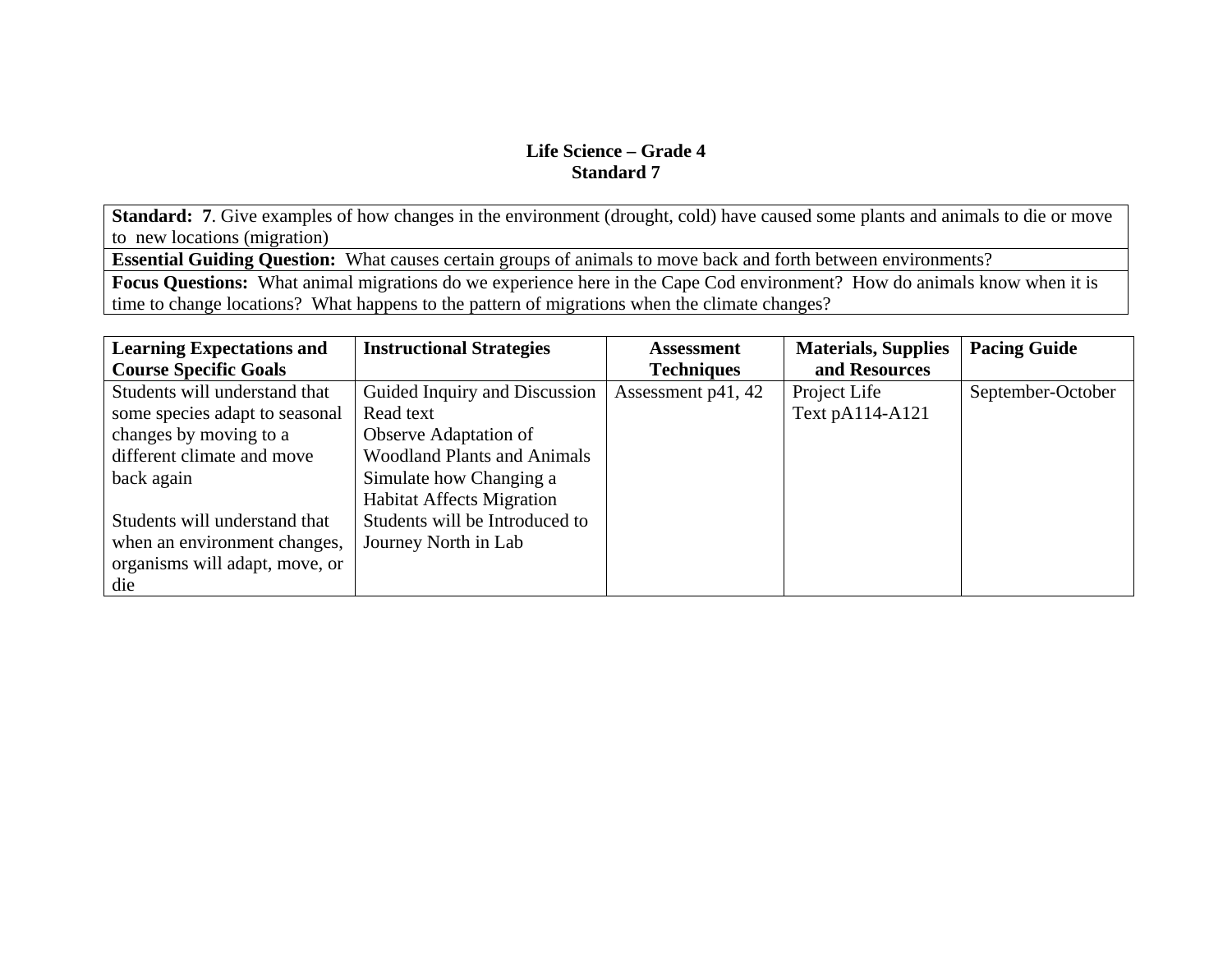**Standard: 9**. Recognize plant behaviors, such as the way seedlings' stems grow toward light and their roots grow downward in response to gravity. Recognize that many plants and animals can survive harsh environments because of seasonal behaviors, e.g., in winter, some trees shed leaves, some animals hibernate, and other animals migrate

**Essential Guiding Question:** How do plants and animals respond to non-living favors in the environment?

**Focus Questions:** How does light and gravity affect plants? What adaptations to plants and animals have to survive heat or cold?

| <b>Learning Expectations and</b> | <b>Instructional Strategies</b> | <b>Assessment</b> | <b>Materials, Supplies</b> | <b>Pacing Guide</b> |
|----------------------------------|---------------------------------|-------------------|----------------------------|---------------------|
| <b>Course Specific Goals</b>     |                                 | <b>Techniques</b> | and Resources              |                     |
| Students will recognize that     | Guided Inquiry and Discussion   | Assessment p28    | Text pA27, pA74-76         | September-October   |
| gravity affects plant growth     | <b>Create Plant Maze</b>        |                   |                            |                     |
| and that plants grow toward      | <b>Observe Plant Growth</b>     |                   |                            |                     |
| light.                           | <b>Observe Trees Shedding</b>   |                   |                            |                     |
|                                  | Leaves                          |                   |                            |                     |
| Students understand that in      |                                 |                   |                            |                     |
| order to survive winter plants   |                                 |                   |                            |                     |
| and animals may need to slow     |                                 |                   |                            |                     |
| down their life processes or     |                                 |                   |                            |                     |
| move.                            |                                 |                   |                            |                     |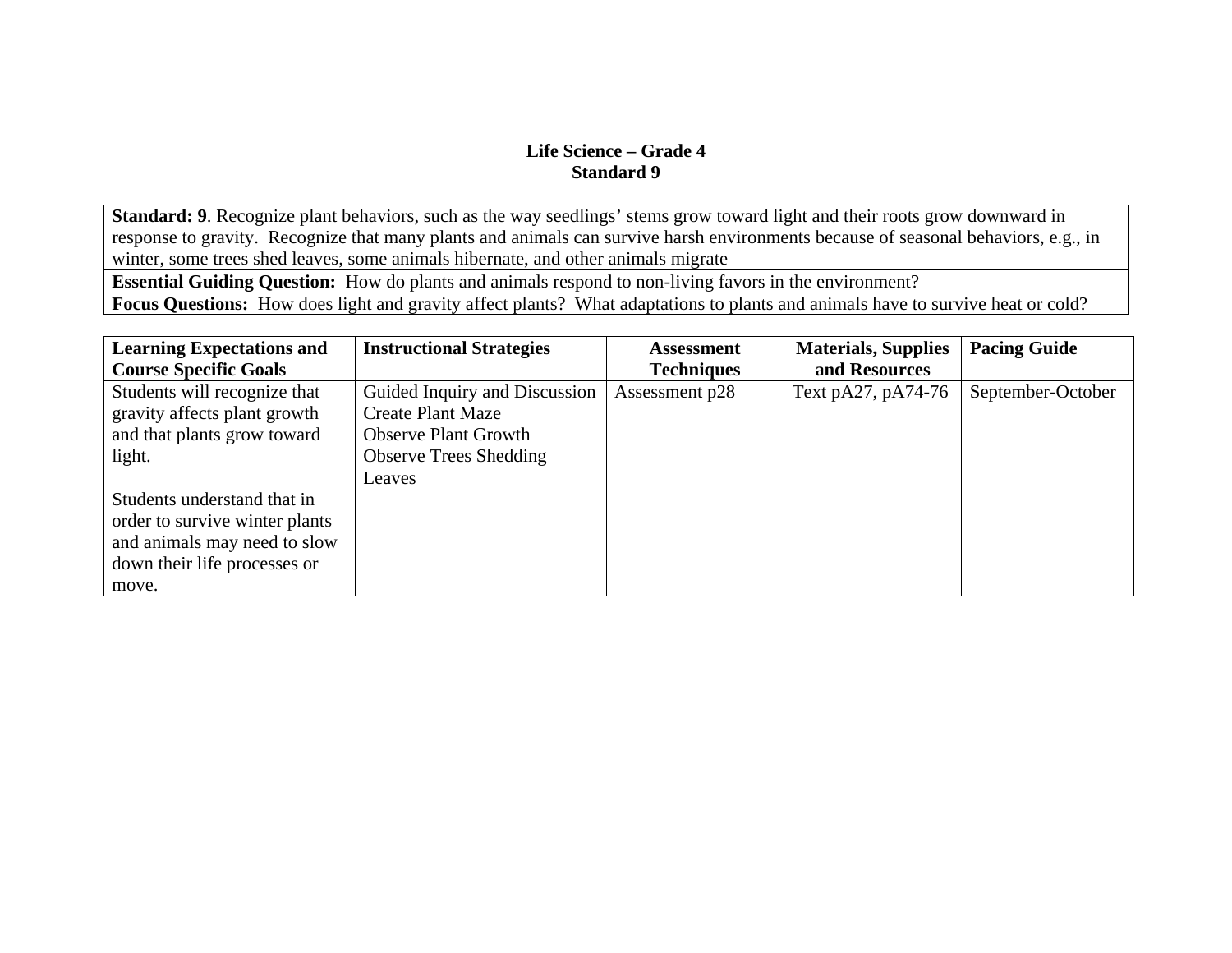**Standard: 11.** Describe how energy derived from the sun is used by plants to produce sugars (photosynthesis) and is transferred within a food chain from producers (plants) to consumers to decomposers

**Essential Guiding Question:** Where does the energy on this planet come from and how does it move through the food chain?

**Focus Questions:** Where does the food chain start? What is a producer? What is a consumer? What is a decomposer? What happens when a food chain gets out of balance?

| <b>Learning Expectations and</b>    | <b>Instructional Strategies</b> | Assessment              | <b>Materials, Supplies</b> | <b>Pacing Guide</b> |
|-------------------------------------|---------------------------------|-------------------------|----------------------------|---------------------|
| <b>Course Specific Goals</b>        |                                 | <b>Techniques</b>       | and Resources              |                     |
| Students will understand that life  | Guided Inquiry and              | Project Life            | Project Life               | September-October   |
| on this planet cannot exist without | Discussion                      | Assessment              | Text pA74-A85              |                     |
| energy from the sun                 | <b>Illustrate and Describe</b>  | <b>Text Assessments</b> |                            |                     |
| Students will explain that there is | Food Chain of Woodland          | p28, p29                |                            |                     |
| a tiny fraction of organisms which  | Organisms                       |                         |                            |                     |
| derive energy from chemicals in     |                                 |                         |                            |                     |
| the food chain as we know it is     |                                 |                         |                            |                     |
| based on photosynthesis             |                                 |                         |                            |                     |
| Students will demonstrate that      |                                 |                         |                            |                     |
| animals cannot survive without      |                                 |                         |                            |                     |
| plants                              |                                 |                         |                            |                     |
| Students will explain that plants   |                                 |                         |                            |                     |
| provide oxygen and food in the      |                                 |                         |                            |                     |
| form of sugars                      |                                 |                         |                            |                     |
| Students will demonstrate that      |                                 |                         |                            |                     |
| dead organisms need to be broken    |                                 |                         |                            |                     |
| down in order that the molecules    |                                 |                         |                            |                     |
| built with energy from the sun,     |                                 |                         |                            |                     |
| water, and carbon dioxide can be    |                                 |                         |                            |                     |
| returned to the cycle               |                                 |                         |                            |                     |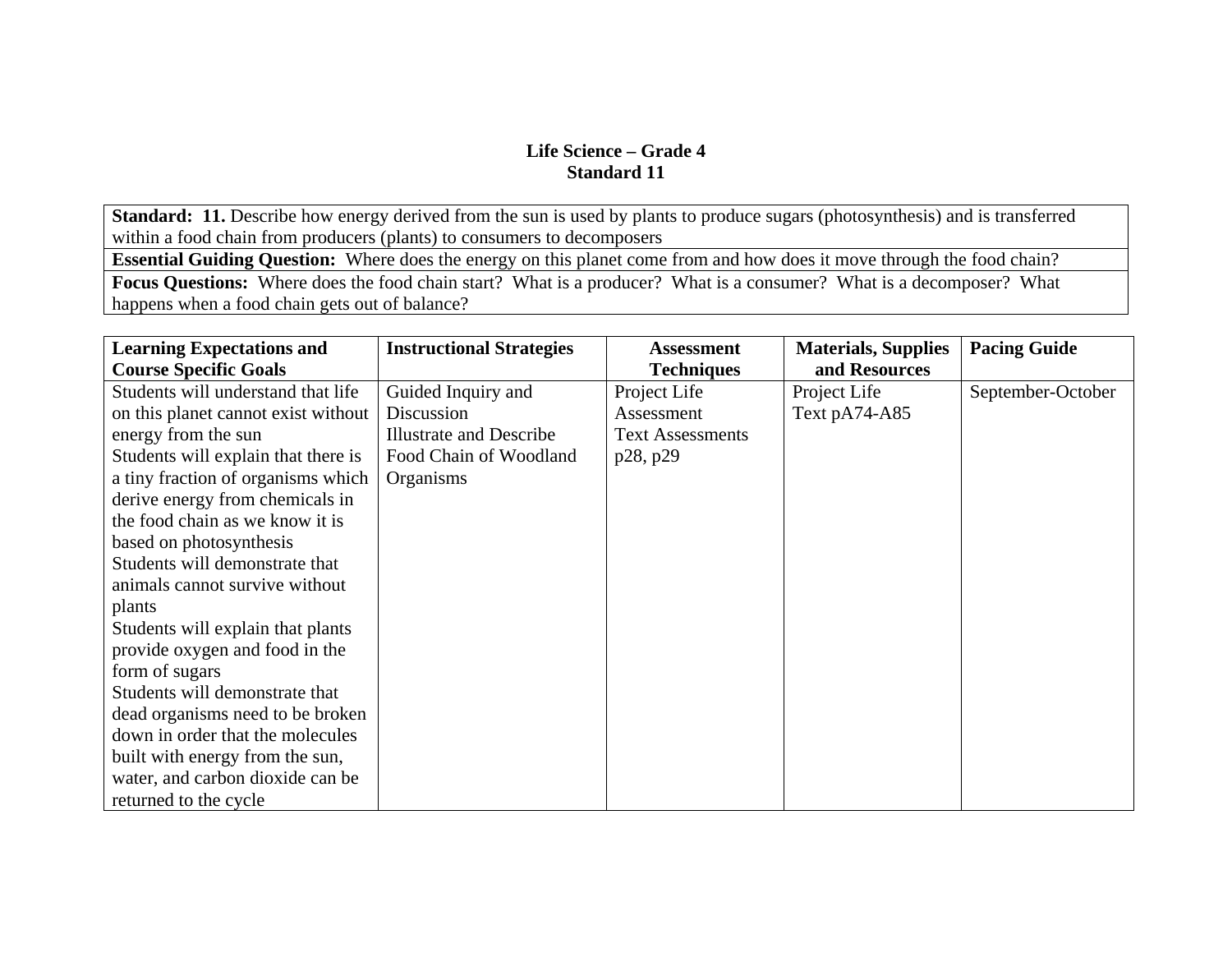**Standard**: **4.** Explain and give examples of the ways in which soil is formed (the weathering of rock by water and wind and from the decomposition of plant and animal remains)

**Essential Guiding Question:** What is soil?

**Focus Questions:** What different parts make up soil? Why is soil important? How is soil formed?

| <b>Learning Expectations</b> | <b>Instructional</b> | <b>Assessment</b>          | <b>Materials, Supplies</b> | <b>Pacing Guide</b>      |
|------------------------------|----------------------|----------------------------|----------------------------|--------------------------|
| and Course Specific          | <b>Strategies</b>    | <b>Techniques</b>          | and Resources              |                          |
| Goals                        |                      |                            |                            |                          |
| Students will understand     | Experimentation with | <b>Journal Entry</b>       | Soil Samples               | November $-$ mid-January |
| that soil is from out of     | Soil                 | <b>ORQ</b>                 | Tweezers                   |                          |
| particles of weathered       | Discussion           | <b>Teacher Observation</b> |                            |                          |
| rock and also by             | Textbook             |                            |                            |                          |
| molecules left from          |                      |                            |                            |                          |
| decomposed bodies of         |                      |                            |                            |                          |
| plants and animals           |                      |                            |                            |                          |
|                              |                      |                            |                            |                          |
| Students will learn that     |                      |                            |                            |                          |
| what is in soil affects      |                      |                            |                            |                          |
| what can grow from it.       |                      |                            |                            |                          |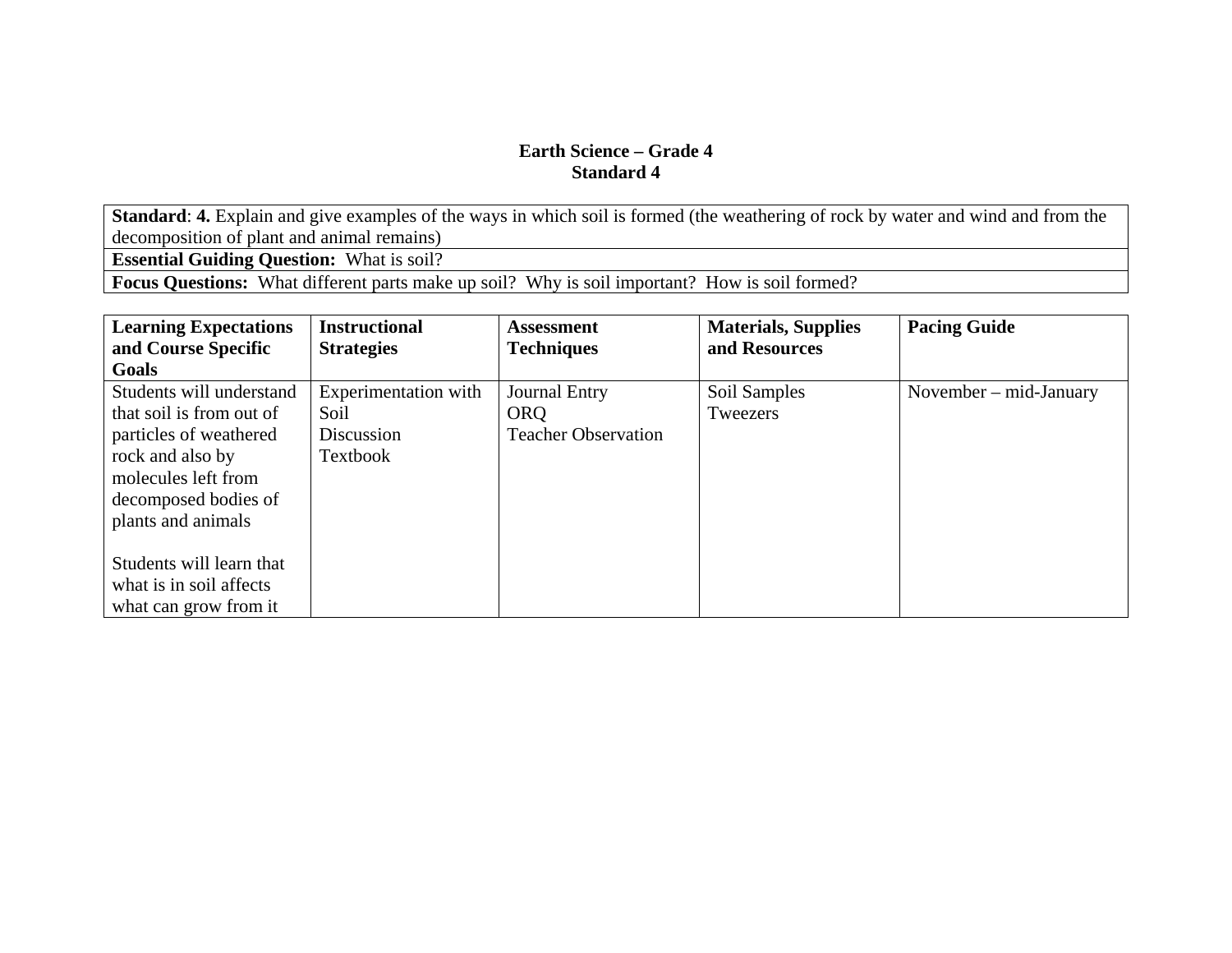**Standard**: **6.** Explain how air temperature, moisture, wind speed and direction, and precipitation make up the weather in a particular place and time

**Essential Guiding Question:** What is weather?

**Focus Questions:** What is temperature? What is moisture? What is precipitation?

| <b>Learning Expectations and</b> | <b>Instructional Strategies</b> | <b>Assessment</b>  | <b>Materials, Supplies</b> | <b>Pacing Guide</b>  |
|----------------------------------|---------------------------------|--------------------|----------------------------|----------------------|
| <b>Course Specific Goals</b>     |                                 | <b>Techniques</b>  | and Resources              |                      |
| Students will review learning    | <b>Access Prior Knowledge</b>   | Lesson 1 and 2     | "Reading Street"           | November $-$ mid $-$ |
| from prior grade about the       | Guided Discussion               | Assessments p.109- | Unit 3                     | January              |
| aspects of weather               | Experiment                      | 110                | Week 4,                    |                      |
|                                  | Create and Experiment with      | Product-Based      | Background -               |                      |
| Students will learn ways such    | Weather Instruments.            | Assessments        | Building CD2,              |                      |
| as barometers and                |                                 | ORQ/ME             | Track 4                    |                      |
| anemometers that measure         | <b>Quick Write Activity</b>     | Assessments        |                            |                      |
| different aspects of weather     | Experiment with Sand and        |                    |                            |                      |
|                                  | Water                           |                    |                            |                      |
| Students will learn to think of  | Read & Discuss C8-C10 re:       |                    |                            |                      |
| weather as a combination of      | <b>Uneven Heating</b>           |                    |                            |                      |
| factors                          | Make and Use Weather            |                    |                            |                      |
|                                  | Instruments                     |                    |                            |                      |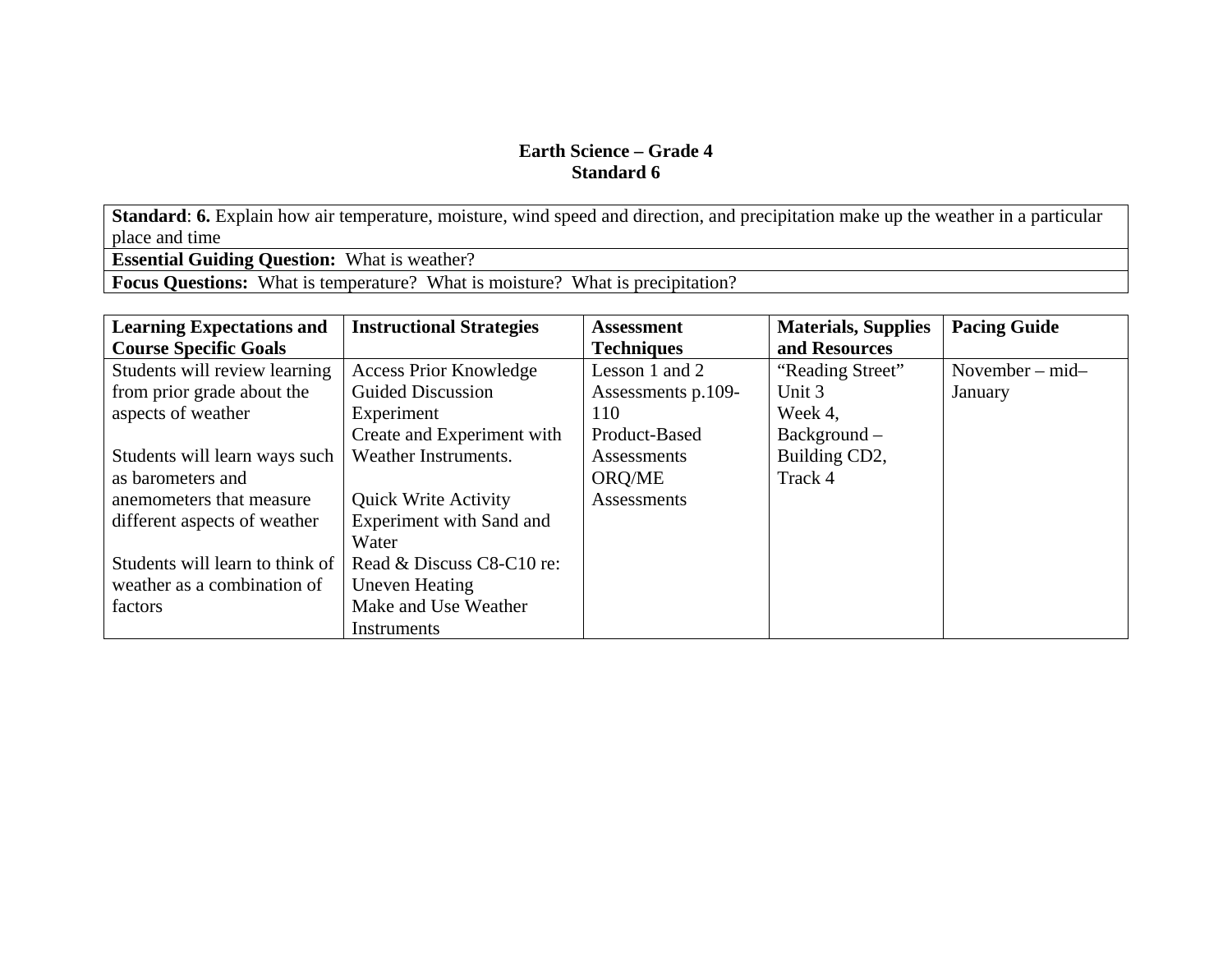**Standard**: **9.** Differentiate between weather and climate **Essential Guiding Question:** What is the difference between weather and climate? **Focus Questions:** What is weather? What is climate?

| <b>Learning Expectations and</b> | <b>Instructional Strategies</b>  | <b>Assessment</b> | <b>Materials, Supplies</b> | <b>Pacing Guide</b> |
|----------------------------------|----------------------------------|-------------------|----------------------------|---------------------|
| <b>Course Specific Goals</b>     |                                  | <b>Techniques</b> | and Resources              |                     |
| Students will understand that    | Introduce & Explore              | Concept Map       | Harcourt – Horizons        | November $-$ mid-   |
| while weather is the overall     | <b>Guided Practice</b>           |                   | <b>Social Studies Text</b> | January             |
| affect of air temperature,       | <b>Independent Practice Test</b> |                   | p.44-48                    |                     |
| humidity, wind speed, wind       |                                  |                   | "Reading Street"           |                     |
| direction, and precipitation on  | <b>Assess Prior Knowledge</b>    |                   | Unit 5, Week 4             |                     |
| any given day, climate is the    | through Quick Write              |                   | <b>Selections</b>          |                     |
| pattern of weather established   | <b>Read and Discuss Texts</b>    |                   | Background -               |                     |
| over many years                  | Partners/Groups Create           |                   | Building CD #3,            |                     |
|                                  | <b>Concept Maps</b>              |                   | track 4                    |                     |
| Unusual weather events can       | <b>Climate Zone Flip Books</b>   |                   |                            |                     |
| have an impact on organisms      |                                  |                   |                            |                     |
| in environments and make         |                                  |                   |                            |                     |
| changes in abiotic parts of the  |                                  |                   |                            |                     |
| environment                      |                                  |                   |                            |                     |
|                                  |                                  |                   |                            |                     |
| Changes in climate may alter     |                                  |                   |                            |                     |
| the way an entire food chain     |                                  |                   |                            |                     |
| functions                        |                                  |                   |                            |                     |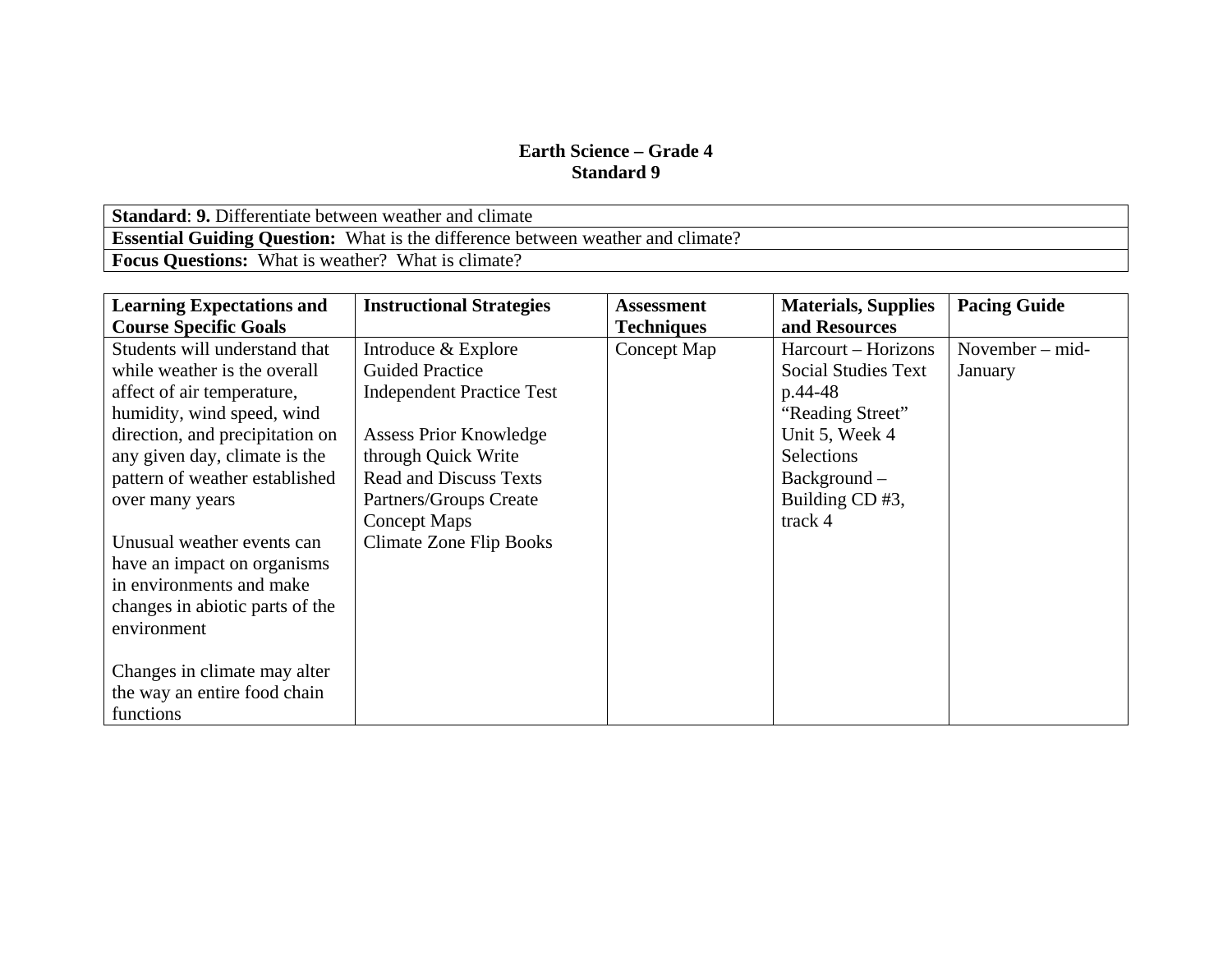**Standard**: **10.** Describe how water on earth cycles in different forms and in different locations, including underground and in the atmosphere (review)

**Essential Guiding Question:** What is the water cycle?

**Focus Questions:** What are the locations on this planet where we can find water? Is it only in bodies of water like lakes or oceans? What are the parts of its cycle?

| <b>Learning Expectations and</b> | <b>Instructional Strategies</b>        | <b>Assessment</b>     | <b>Materials, Supplies</b> | <b>Pacing Guide</b> |
|----------------------------------|----------------------------------------|-----------------------|----------------------------|---------------------|
| <b>Course Specific Goals</b>     |                                        | <b>Techniques</b>     | and Resources              |                     |
| <b>Review Prior Knowledge</b>    | Read and Discuss C22-C29               | Product-Based         | "Reading Street"           | November $-$ mid-   |
|                                  | Diagram Water Cycle                    | Assessment            | Unit 3, Week 4             | January             |
| Review solid, liquid, gas        | Videos                                 | <b>ORQ</b> Assessment |                            |                     |
| change in physical state due to  |                                        |                       |                            |                     |
| heat                             | <b>Read and Discuss Text Pages</b>     |                       |                            |                     |
|                                  |                                        |                       |                            |                     |
|                                  | Illustrate and describe water<br>cycle |                       |                            |                     |
|                                  |                                        |                       |                            |                     |
|                                  | Make Cloud in a Jar                    |                       |                            |                     |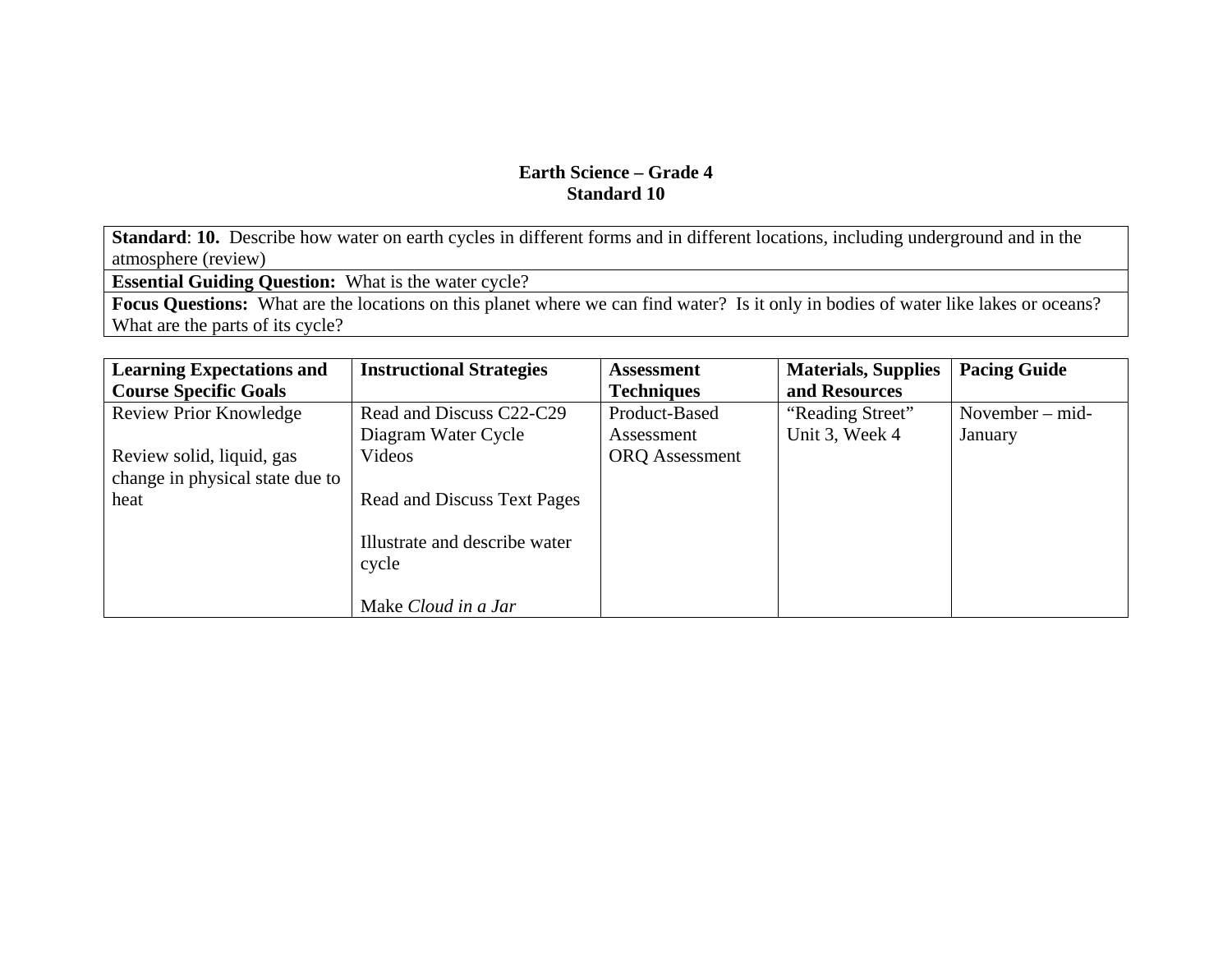**Standard: 12.** Give examples of how the surface of the earth changes due to slow processes such as erosion and weathering, and rapid processes such as landslides, volcanic eruptions, and earthquakes **Essential Guiding Question:** How does the surface of the earth change? **Focus Questions:** What is erosion? What is weathering? What causes them? What causes landslides? What are tectonic plates?

| <b>Learning Expectations and</b> | <b>Instructional Strategies</b> | <b>Assessment</b> | <b>Materials, Supplies and</b> | <b>Pacing Guide</b> |
|----------------------------------|---------------------------------|-------------------|--------------------------------|---------------------|
| <b>Course Specific Goals</b>     |                                 | <b>Techniques</b> | <b>Resources</b>               |                     |
| Students will understand that    | Introduce and Explore           | Unit Test         | "Reading Street" unit 1,       | November – mid-     |
| the surface of the earth         | <b>Guided Practice</b>          |                   | week $4 S.1$                   | January             |
| changes                          | Field Study                     |                   |                                |                     |
|                                  | Text                            |                   |                                |                     |
| Students will be able to         | Introduce Lesson with           |                   |                                |                     |
| explain weathering and           | Demonstration of Erosion        |                   |                                |                     |
| erosion                          | <b>Read and Discuss Text</b>    |                   |                                |                     |
|                                  | Field Study (of school          |                   |                                |                     |
| Students will understand the     | grounds to look for evidence    |                   |                                |                     |
| causes of volcanoes and          | of rocks cracking)              |                   |                                |                     |
| earthquakes                      | Explore activity C36,           |                   |                                |                     |
|                                  | Making Model of Movement        |                   |                                |                     |
|                                  | of Molten Rock                  |                   |                                |                     |
|                                  | Read C36-41                     |                   |                                |                     |
|                                  | Model of Volcano and            |                   |                                |                     |
|                                  | Earthquake (optional)           |                   |                                |                     |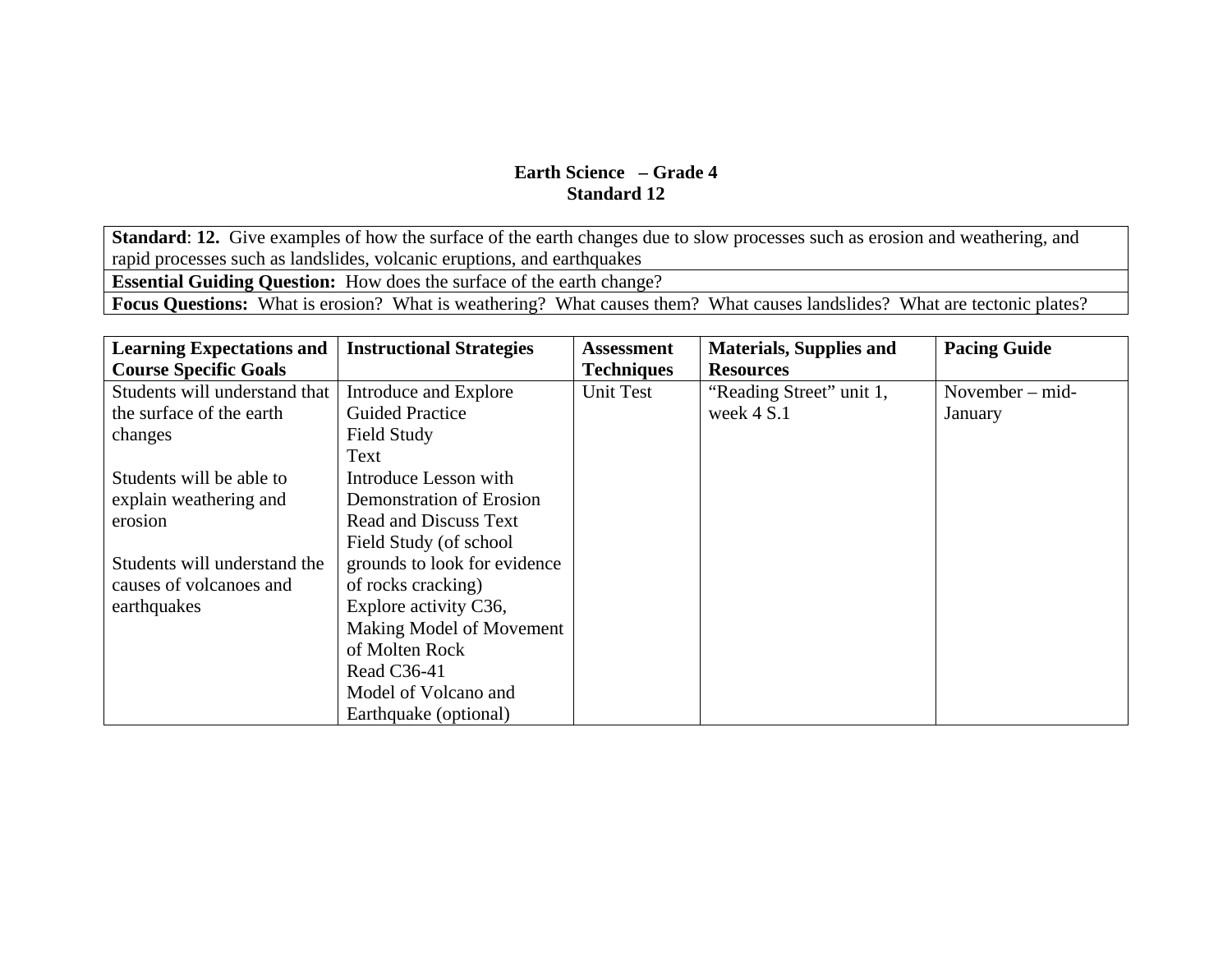**Standard: 13.** Recognize that the earth is part of a system called the "solar system" that includes the sun (a star), planets, and many moons. The earth is the third planet from the sun in our solar system (preview) **Essential Guiding Question:** What is a solar system? **Focus Questions:** What is a sun? What is a planet? What is an orbit?

| <b>Learning Expectations and</b> | <b>Instructional Strategies</b>  | <b>Assessment</b> | <b>Materials, Supplies</b> | <b>Pacing Guide</b> |
|----------------------------------|----------------------------------|-------------------|----------------------------|---------------------|
| <b>Course Specific Goals</b>     |                                  | <b>Techniques</b> | and Resources              |                     |
| Preview Basic Concepts of a      | <b>Activate and Access Prior</b> | Posters           | "Reading Street" p.738     | November $-$ mid-   |
| Central Sun and Orbiting         | Knowledge                        | Lesson            | "Reading Street" Unit      | January             |
| Planets                          | <b>Guided Practice</b>           | Assessment        | $6.$ Week $5$              |                     |
|                                  | <b>Independent Practice Text</b> | p.147             | $Background -$             |                     |
|                                  | Graphic Organizers (what         |                   | Building CD3, track        |                     |
|                                  | you know about earth and         |                   | 10                         |                     |
|                                  | other planets)                   |                   |                            |                     |
|                                  | Read C108-113                    |                   |                            |                     |
|                                  | Make Posters (planets in         |                   |                            |                     |
|                                  | order of orbits and facts        |                   |                            |                     |
|                                  | within planet shape)             |                   |                            |                     |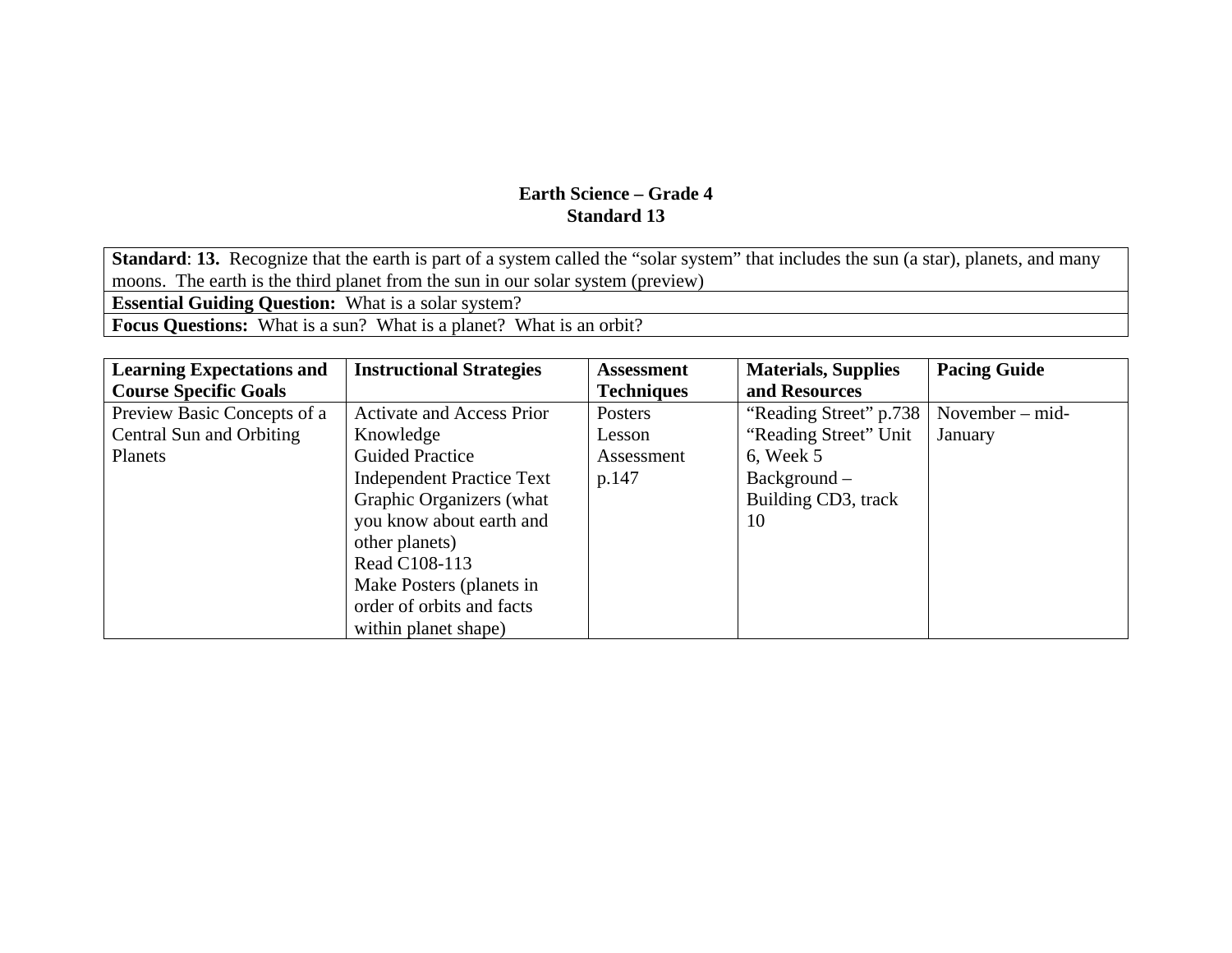**Standard: 14.** Recognize that the earth revolves around (orbits) the sun in a year's time and that the earth rotates on its axis once approximately every 24 hours. Make connections between the rotation of the earth and day/night, and the apparent movement of the sun, moon, and stars across the sky (preview)

**Essential Guiding Question:** What is the difference between rotation and revolution?

**Focus Questions:** What is rotation? What is a revolution? What does orbiting mean?

| <b>Learning Expectations and</b> | <b>Instructional Strategies</b>  | <b>Assessment</b>        | <b>Materials, Supplies</b> | <b>Pacing Guide</b> |
|----------------------------------|----------------------------------|--------------------------|----------------------------|---------------------|
| <b>Course Specific Goals</b>     |                                  | <b>Techniques</b>        | and Resources              |                     |
| Preview Knowledge of Solar       | Introduce and Explore            | <b>Lesson Assessment</b> | Instructional              | November $-$ mid-   |
| System                           | <b>Guided Practice</b>           | p.145                    | Resources p.101            | January             |
|                                  | <b>Independent Practice Text</b> |                          | "Reading Street" Unit      |                     |
|                                  | <b>Explore Seasons</b>           |                          | 3, Week 1                  |                     |
|                                  | Demonstrate Movement of          |                          | $Background -$             |                     |
|                                  | Earth around Sun                 |                          | Building CD2, track        |                     |
|                                  | <b>Predict Temperatures</b>      |                          |                            |                     |
|                                  |                                  |                          | Activities – read          |                     |
|                                  |                                  |                          | C <sub>98</sub> -101       |                     |
|                                  |                                  |                          | Address                    |                     |
|                                  |                                  |                          | Misconceptions             |                     |
|                                  |                                  |                          | p.C100                     |                     |
|                                  |                                  |                          | Text and Leveled           |                     |
|                                  |                                  |                          | Readers                    |                     |
|                                  |                                  |                          | Foam ball, pencil,         |                     |
|                                  |                                  |                          | flashlight                 |                     |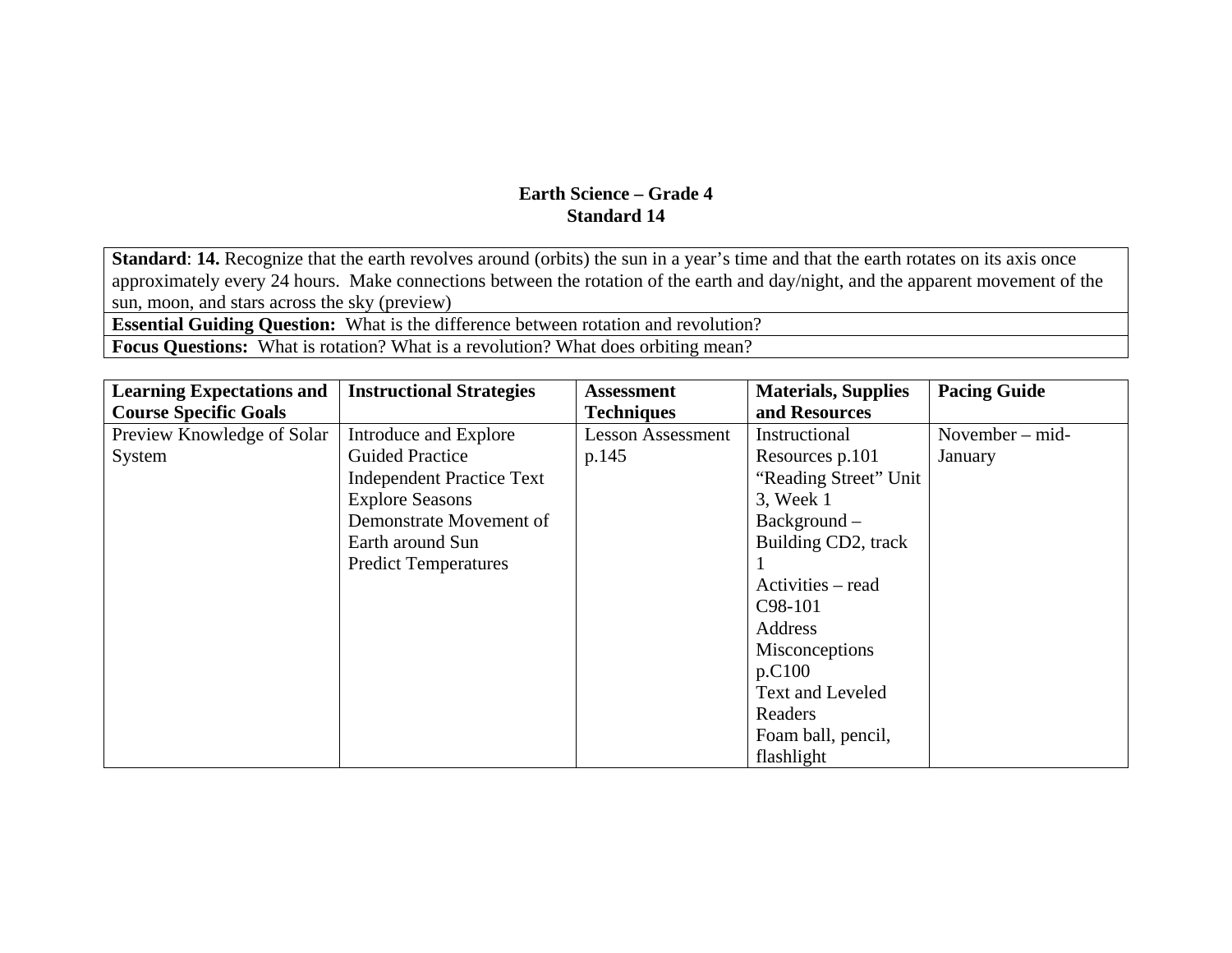Standard: 1. Sort objects by observable properties such as size, shape, color, weight, and texture **Essential Guiding Question:** What are the ways that objects are sorted and classified? **Focus Questions:** What are properties? What is the difference between properties of materials and properties of objects?

| <b>Learning Expectations</b> | <b>Instructional Strategies</b> | <b>Assessment Techniques</b> | <b>Materials, Supplies</b> | <b>Pacing Guide</b> |
|------------------------------|---------------------------------|------------------------------|----------------------------|---------------------|
| and Course Specific          |                                 |                              | and Resources              |                     |
| Goals                        |                                 |                              |                            |                     |
| Students will be able to     | <b>Sort Collections</b>         | <b>Teacher Observation</b>   | Text pp.B22-B29            | $March - mid-May$   |
| sort objects by shape,       |                                 |                              |                            |                     |
| color, weight, and texture   | Compare and Contrast            | <b>Journal Entries</b>       |                            |                     |
|                              | <b>Objects by Properties</b>    |                              |                            |                     |
| Students will consider       |                                 |                              |                            |                     |
| what the affects of          |                                 |                              |                            |                     |
| changes in shape, color,     |                                 |                              |                            |                     |
| weight, and texture will     |                                 |                              |                            |                     |
| be on an object              |                                 |                              |                            |                     |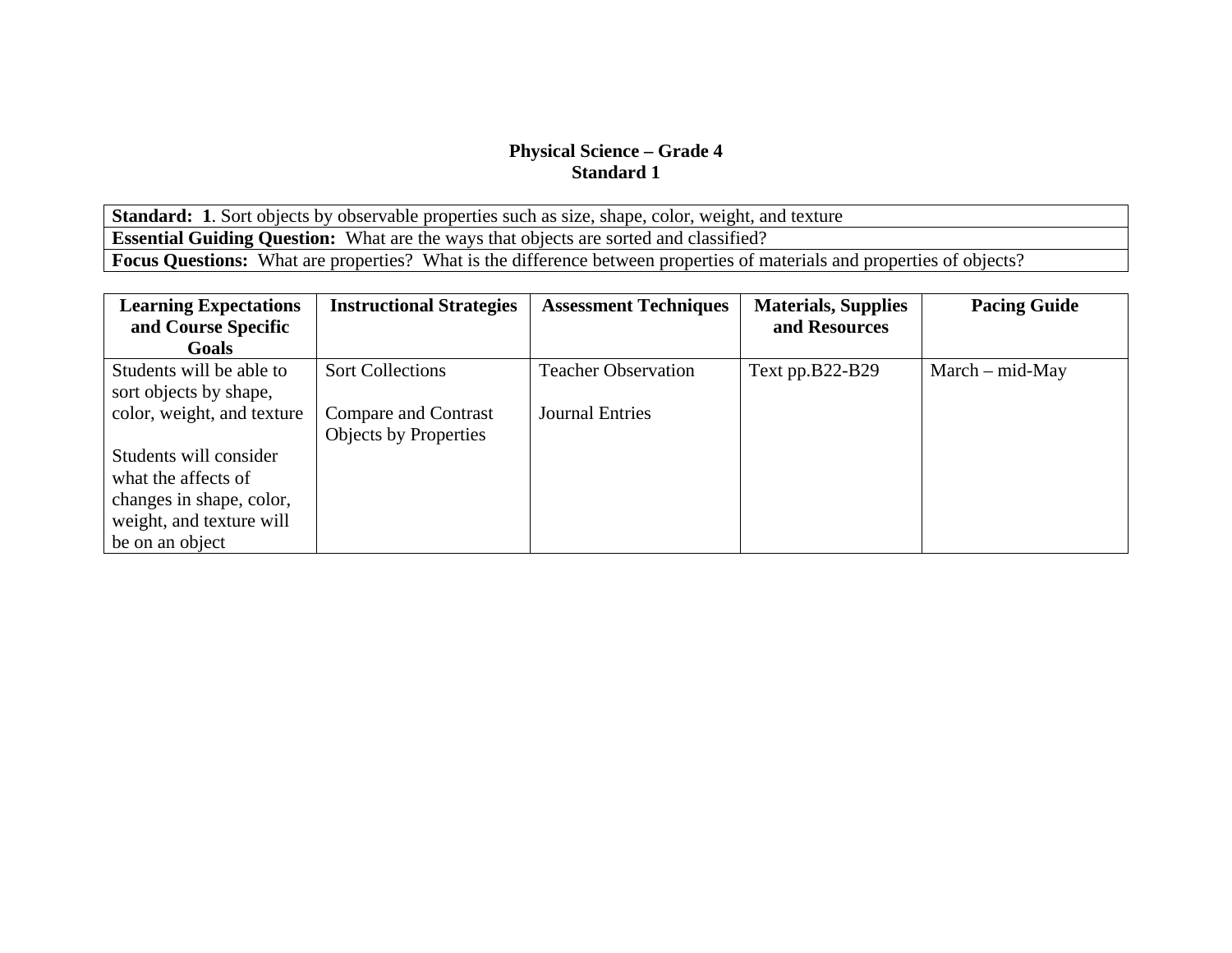**Standard: 2**. Identify objects and materials as solid, liquid, or gas. Recognize that solids have a definite shape and that liquids and gases take the shape of their container

**Essential Guiding Question:** What are the three stages of matter that are encountered everywhere?

**Focus Questions:** How does matter change from one state to another? How do the states differ? What are the properties of each state?

| <b>Learning Expectations</b> | <b>Instructional Strategies</b> | <b>Assessment Techniques</b> | <b>Materials, Supplies</b> | <b>Pacing Guide</b> |
|------------------------------|---------------------------------|------------------------------|----------------------------|---------------------|
| and Course Specific          |                                 |                              | and Resources              |                     |
| Goals                        |                                 |                              |                            |                     |
| Students will understand     | Guided Inquiry and              | <b>Lesson Assignments</b>    | Text p. B9, B22-B25        | $March - mid-May$   |
| that matter can change       | Discussion                      | p.55, 111                    | Containers                 |                     |
| state and explain why        | <b>Read Text</b>                | <b>Teacher Observation</b>   | Cylinders                  |                     |
|                              | Discuss Examples of             | <b>Journal Entries</b>       | <b>Balloons</b>            |                     |
| Students will understand     | Solid, Liquid, and Gas          |                              |                            |                     |
| that gas is matter           | <b>Construct Chart</b>          |                              |                            |                     |
|                              | <b>Contrasting Properties</b>   |                              |                            |                     |
|                              | Use Containers and              |                              |                            |                     |
|                              | Graduated Cylinders for         |                              |                            |                     |
|                              | Demonstration                   |                              |                            |                     |
|                              | Use Balloons for                |                              |                            |                     |
|                              | Demonstration                   |                              |                            |                     |
|                              | Make colloid (Dr. Seuss'        |                              |                            |                     |
|                              | Oobleck) and determine          |                              |                            |                     |
|                              | its physical state              |                              |                            |                     |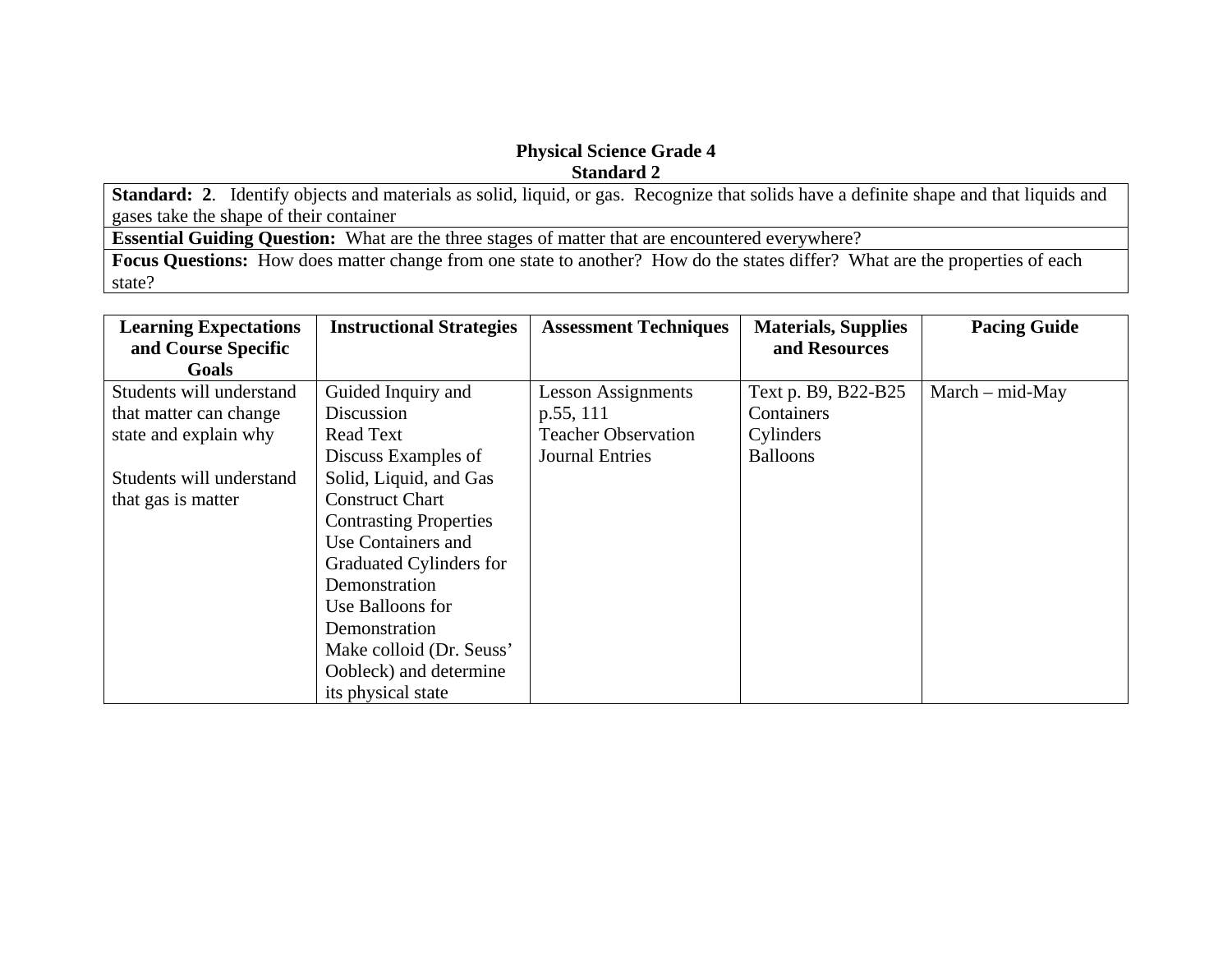**Standard: 4**. Identify the basic forms of energy (light, sound, heat, electrical, and magnetic). Recognize that energy is the ability to cause motion or create change

**Essential Guiding Question:** What is energy?

**Focus Questions:** What is the difference between energy and matter? What are forms of energy?

| <b>Learning Expectations</b>  | <b>Instructional Strategies</b> | <b>Assessment Techniques</b> | <b>Materials, Supplies</b> | <b>Pacing Guide</b> |
|-------------------------------|---------------------------------|------------------------------|----------------------------|---------------------|
| and Course Specific           |                                 |                              | and Resources              |                     |
| Goals                         |                                 |                              |                            |                     |
| Preview deeper concepts       | Guided Inquiry and              | Assessment p.70.             | Transparency #6.           | $March - mid-May$   |
| such as the Law of            | Discussion                      | <b>Activity Rubric p.T9</b>  | Text p.B42-45, B64-        |                     |
| <b>Conservation of Energy</b> | <b>Read Text</b>                |                              | 71, B64-67                 |                     |
|                               | <b>Demonstrate Potential</b>    |                              | B68-71                     |                     |
| Students will understand      | and Kinetic Energy with         |                              | Pendulum                   |                     |
| that energy is the ability    | Small Pendulum                  |                              | Poster Board               |                     |
| to make something             | <b>Small Groups will Create</b> |                              |                            |                     |
| happen – sound, light,        | Posters with Illustrations      |                              |                            |                     |
| heat, motion                  | Displaying Examples of          |                              |                            |                     |
|                               | Energy                          |                              |                            |                     |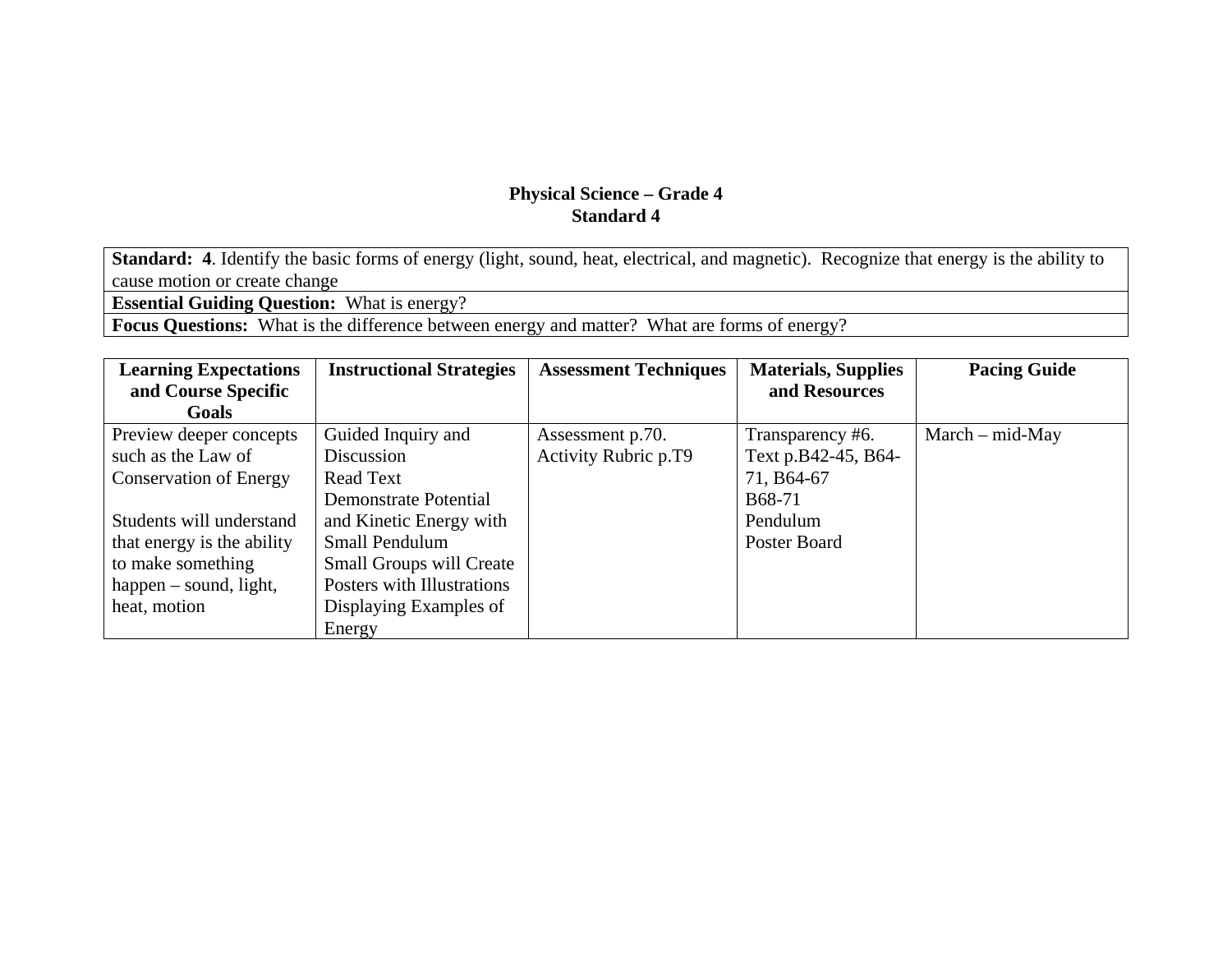**Standard: 6.** Recognize that electricity in circuits requires a complete loop through which an electrical current can pass, and that electricity can produce light, heat, and sound

**Essential Guiding Question:** What are the characteristics of electricity?

**Focus Questions:** Can electricity travel in a straight line? What work can electricity do? What generates electricity?

| <b>Learning Expectations</b> | <b>Instructional Strategies</b> | <b>Assessment Techniques</b> | <b>Materials, Supplies</b> | <b>Pacing Guide</b> |
|------------------------------|---------------------------------|------------------------------|----------------------------|---------------------|
| and Course Specific          |                                 |                              | and Resources              |                     |
| Goals                        |                                 |                              |                            |                     |
| Students will understand     | Guided Inquiry and              | Assessment p.81              | Text p B66-B67             | $March - mid-May$   |
| that electricity requires a  | Discussion                      | Diagrams                     |                            |                     |
| complete loop                |                                 |                              | <b>Batteries</b>           |                     |
|                              | Read text                       |                              | <b>Bulbs</b>               |                     |
| Students will understand     |                                 |                              | Wires                      |                     |
| that electricity is a form   | Create series circuits          |                              | <b>Bulb Holders</b>        |                     |
| of energy that can           |                                 |                              |                            |                     |
| transform into other kinds   | Diagram circuits                |                              |                            |                     |
| of energy                    |                                 |                              |                            |                     |
|                              |                                 |                              |                            |                     |
| Other kinds of energy can    |                                 |                              |                            |                     |
| transform into electricity   |                                 |                              |                            |                     |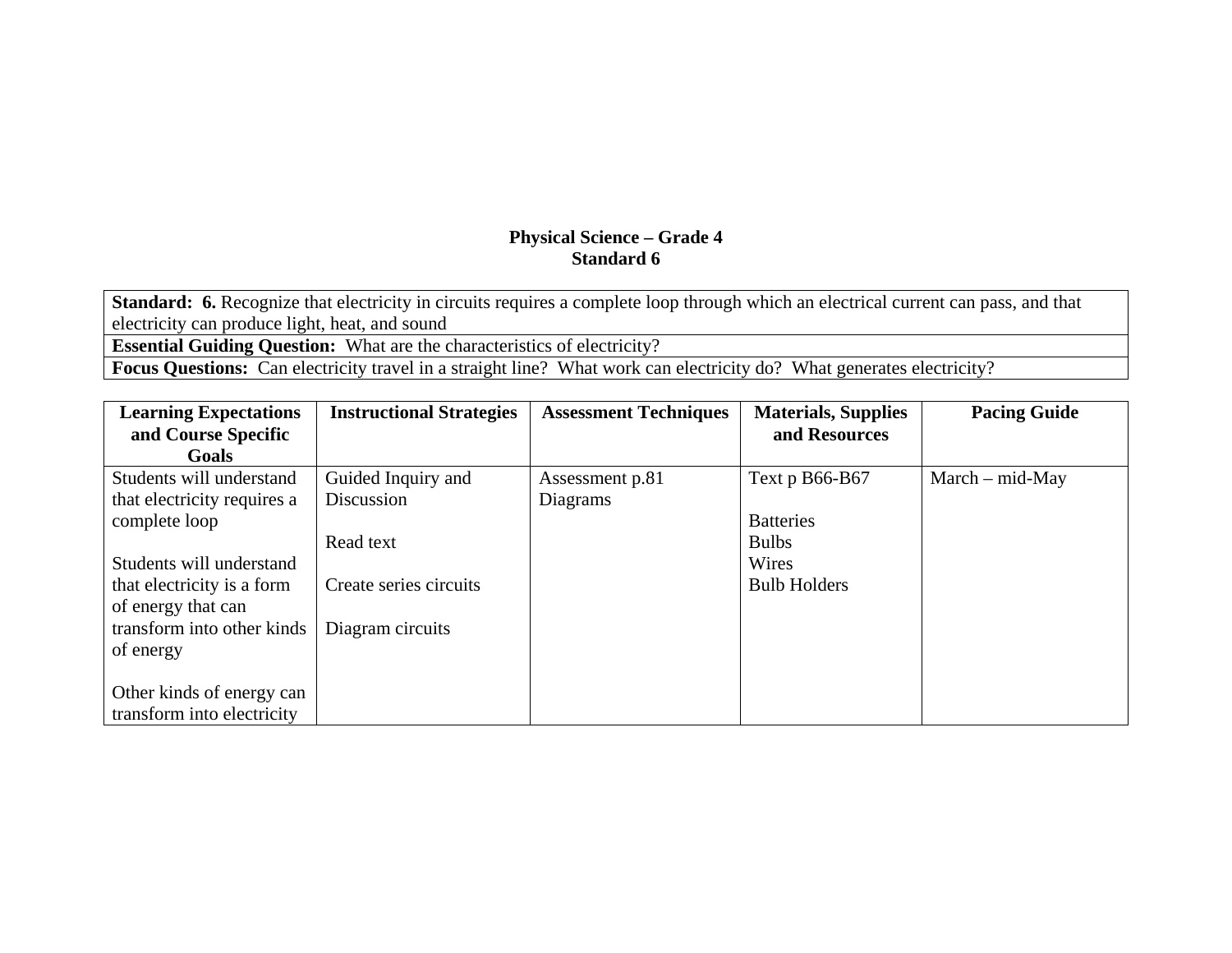**Standard: 7**. Identify and classify objects and materials that conduct electricity and objects and materials that are insulators of electricity

**Essential Guiding Question:** How do insulators and conductors affect the flow of electricity?

**Focus Questions:** What is an insulator? What is a conductor? Which materials will conduct and which will insulate? How does knowing about insulators and conductors allow us to use electricity safely?

| <b>Learning Expectations</b> | <b>Instructional Strategies</b>   | <b>Assessment Techniques</b> | <b>Materials, Supplies</b> | <b>Pacing Guide</b> |
|------------------------------|-----------------------------------|------------------------------|----------------------------|---------------------|
| and Course Specific          |                                   |                              | and Resources              |                     |
| <b>Goals</b>                 |                                   |                              |                            |                     |
| Students will be able to     | Guided Inquiry and                | Assessment p.82              | Text p.B68-B71             | $March - mid-May$   |
| predict which materials      | Discussion                        |                              |                            |                     |
| will conduct electricity     |                                   |                              |                            |                     |
| and which will not           | Read text                         |                              |                            |                     |
|                              |                                   |                              |                            |                     |
| Students will understand     | <b>Test Certain Materials for</b> |                              |                            |                     |
| the safe use of electric     | Conduction                        |                              |                            |                     |
| means knowing about          |                                   |                              |                            |                     |
| conductors and insulators    |                                   |                              |                            |                     |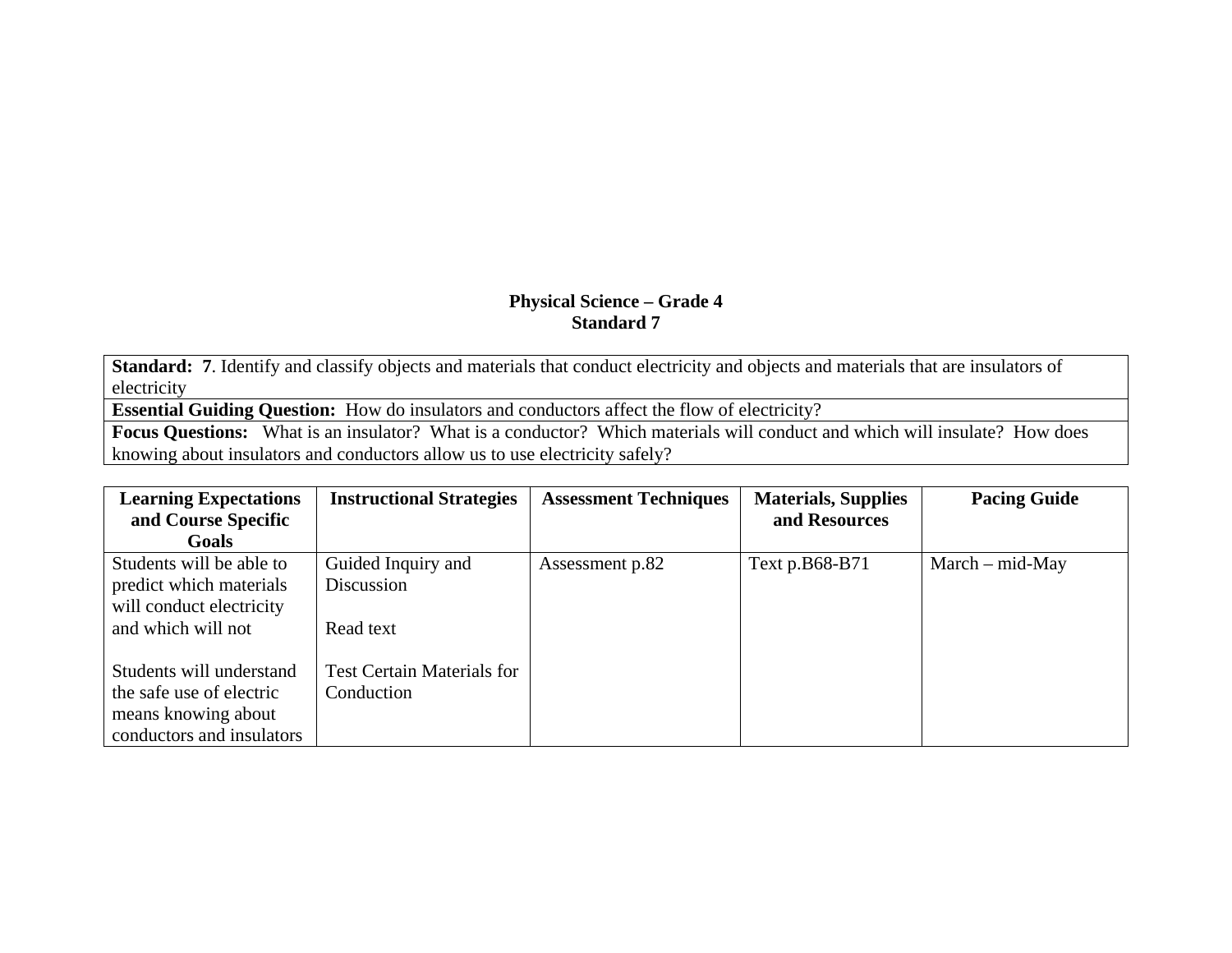| <b>Standard:</b> 9. Recognize that magnets have poles that repel and attract each other                                  |
|--------------------------------------------------------------------------------------------------------------------------|
| <b>Essential Guiding Question:</b> What is a magnetic pole?                                                              |
| <b>Focus Questions:</b> What is a magnet? What is a pole? What happens when like poles or unlike poles are put together? |

| <b>Learning Expectations</b> | <b>Instructional Strategies</b> | <b>Assessment Techniques</b> | <b>Materials, Supplies</b> | <b>Pacing Guide</b> |
|------------------------------|---------------------------------|------------------------------|----------------------------|---------------------|
| and Course Specific          |                                 |                              | and Resources              |                     |
| Goals                        |                                 |                              |                            |                     |
| Student will understand      | <b>Review Third Grade</b>       | Assessment p.83              | Text p. B74-B77            | $March - mid-May$   |
| that magnets will have       | Concepts                        | Teacher observation.         | Foss Kit                   |                     |
| poles                        | Guided Inquiry and              | Journals                     | <b>Investigation One</b>   |                     |
|                              | Discussion                      |                              | Iron Filings               |                     |
| Students will demonstrate    | Read text                       |                              | Magnets                    |                     |
| that like poles repel and    | <b>Experiment with Magnets</b>  |                              |                            |                     |
| opposite poles attract       | Discuss Observations of         |                              |                            |                     |
|                              | <b>Attraction and Repulsion</b> |                              |                            |                     |
|                              | Use Iron Filings to             |                              |                            |                     |
|                              | Experiment                      |                              |                            |                     |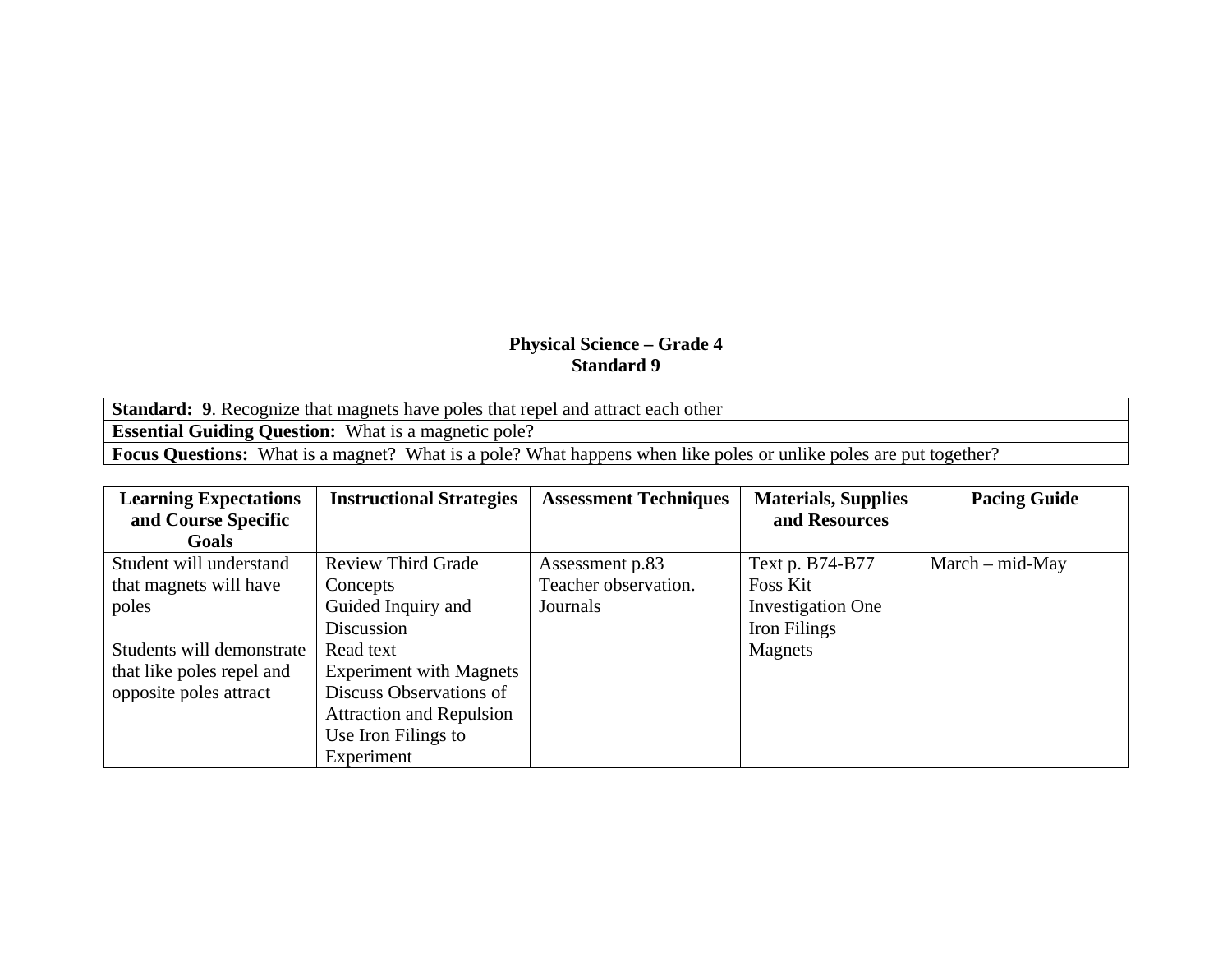**Standard: 10**. Identify and classify objects and materials that a magnet will attract and objects and materials that a magnet will not attract

**Essential Guiding Question:** Which everyday objects will be attracted to a magnet and which will not?

**Focus Questions:** What general groups of objects are attracted or not attracted to magnets? Does distance matter? Are some magnets stronger than other magnets?

| <b>Learning Expectations</b> | <b>Instructional Strategies</b> | <b>Assessment Techniques</b> | <b>Materials, Supplies</b> | <b>Pacing Guide</b> |
|------------------------------|---------------------------------|------------------------------|----------------------------|---------------------|
| and Course Specific          |                                 |                              | and Resources              |                     |
| Goals                        |                                 |                              |                            |                     |
| Students will be able to     | Guided Inquiry and              | Assessment p.83              | Text p B74-B77             | $March - mid-May$   |
| predict which common         | Discussion                      |                              |                            |                     |
| objects will be attracted to | Read text                       |                              |                            |                     |
| magnets and make             | Predict and Experiment to       |                              |                            |                     |
| generalizations              | Discover Materials that         |                              |                            |                     |
|                              | magnets attract                 |                              |                            |                     |
|                              | <b>Create Graphic Organizer</b> |                              |                            |                     |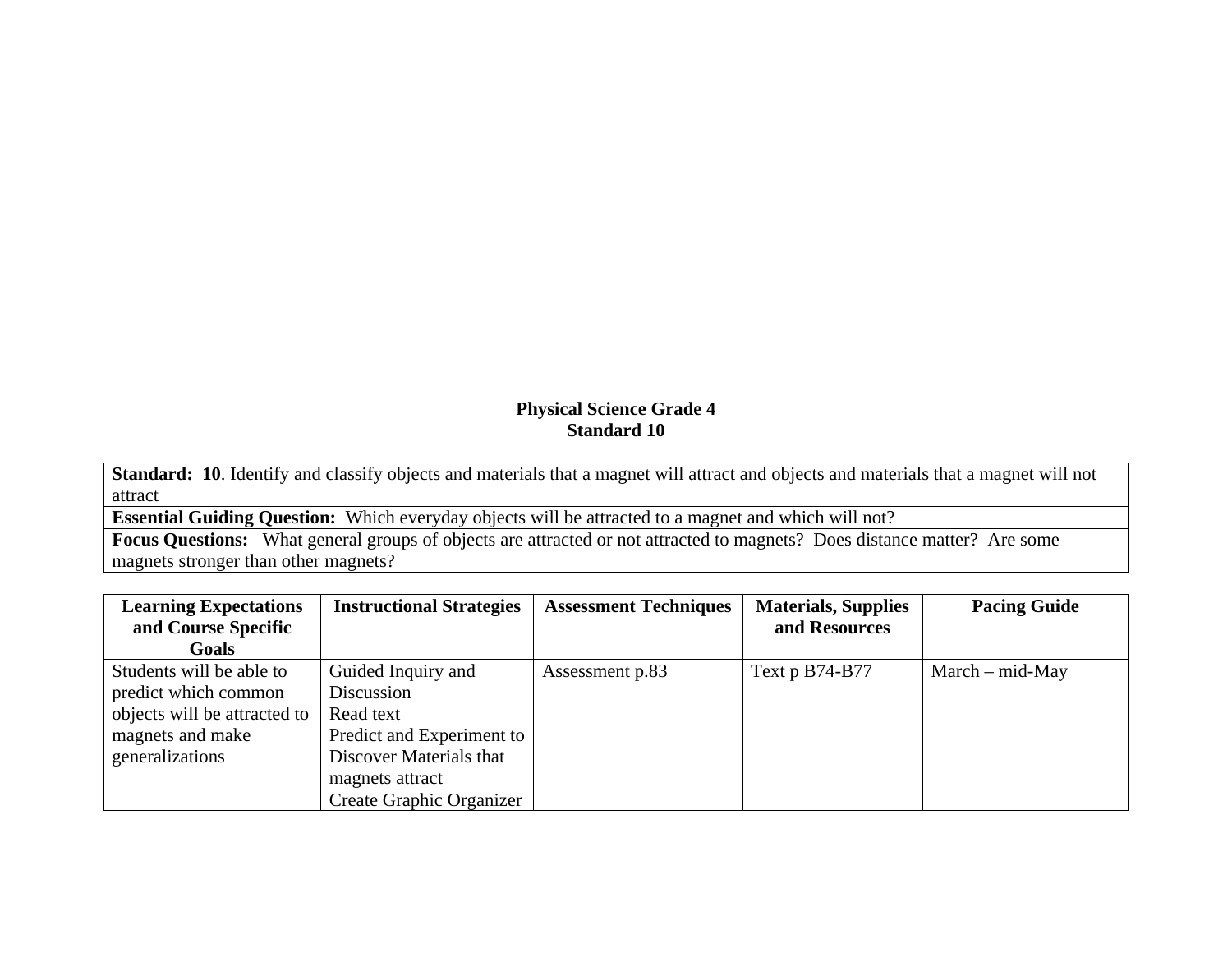**Standard: 11**. Recognize that sound is produced by vibrating objects and requires a medium through which to travel. Relate the rate of vibration to the pitch of the sound

**Essential Guiding Question:** What are the characteristics of sound?

**Focus Questions:** What is sound? Can sound travel through space? Why or why not? What types of objects make high sounds? What types make low sounds? What is pitch? How is it different from volume?

| <b>Learning Expectations</b> | <b>Instructional Strategies</b> | <b>Assessment Techniques</b> | <b>Materials, Supplies</b> | <b>Pacing Guide</b> |
|------------------------------|---------------------------------|------------------------------|----------------------------|---------------------|
| and Course Specific          |                                 |                              | and Resources              |                     |
| <b>Goals</b>                 |                                 |                              |                            |                     |
| Students will understand     | Guided Inquiry and              | Assessment p. 95             | Text p B106-B113.          | $March - mid-May$   |
| that sound is caused by      | Discussion                      | <b>Teacher Observation</b>   | <b>B89C</b>                |                     |
| vibrations of objects        | <b>Read Text</b>                | <b>Journal Entry</b>         |                            |                     |
|                              | Model Motion of Sound           |                              |                            |                     |
| Students will understand     | Waves with a "Slinky"           |                              |                            |                     |
| that sound is a wave that    | Use tin can and string to       |                              |                            |                     |
| needs to travel through      | make "phones"                   |                              |                            |                     |
| matter                       |                                 |                              |                            |                     |